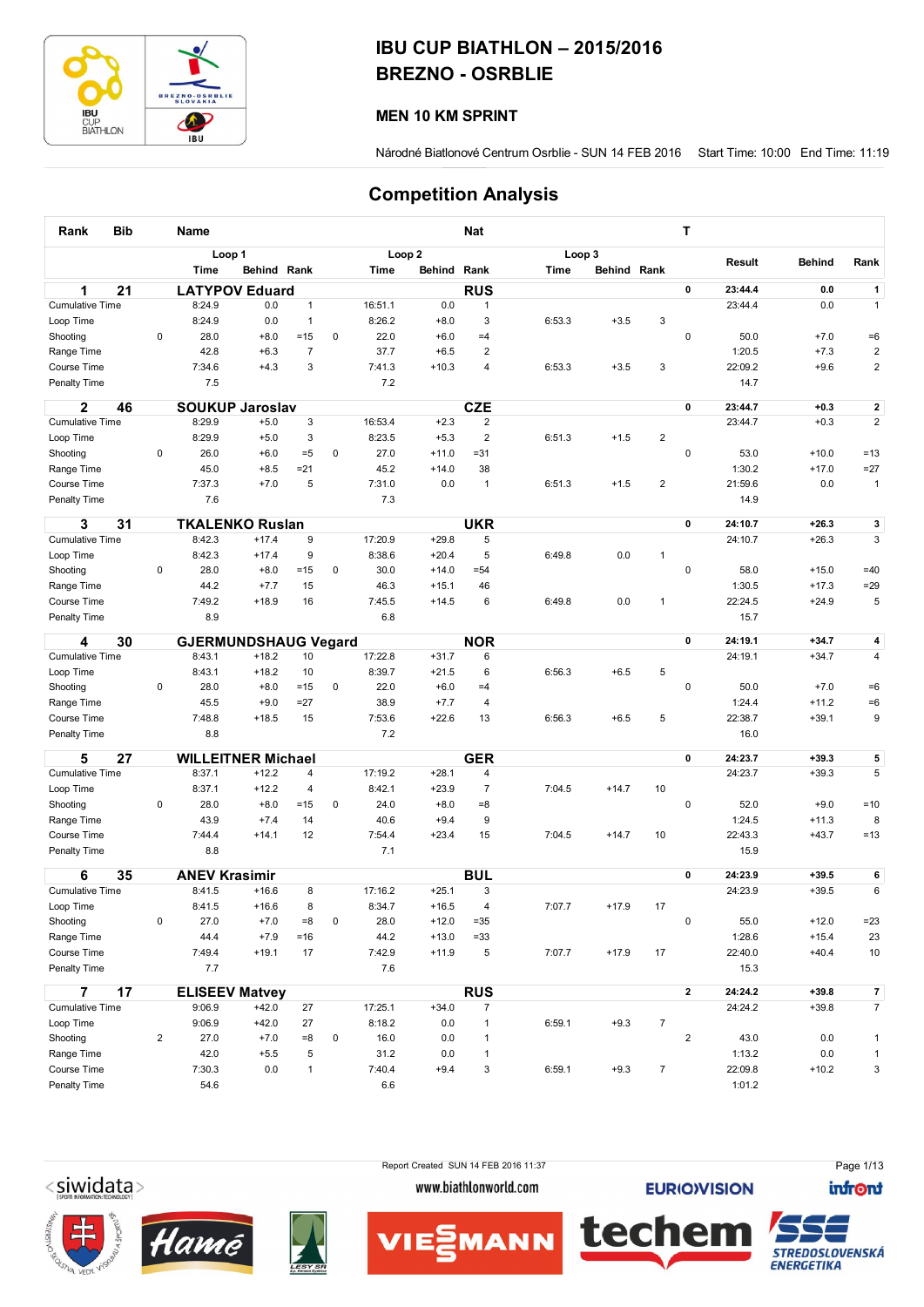| <b>Bib</b><br>Rank                  |              | <b>Name</b>         |                                     |                 |                         |                   |                      | <b>Nat</b>       |        |                    |       | т              |                    |                        |                      |
|-------------------------------------|--------------|---------------------|-------------------------------------|-----------------|-------------------------|-------------------|----------------------|------------------|--------|--------------------|-------|----------------|--------------------|------------------------|----------------------|
|                                     |              |                     | Loop 1                              |                 |                         | Loop <sub>2</sub> |                      |                  | Loop 3 |                    |       |                | Result             | <b>Behind</b>          | Rank                 |
|                                     |              | Time                | Behind Rank                         |                 |                         | Time              | Behind               | Rank             | Time   | <b>Behind Rank</b> |       |                |                    |                        |                      |
| 8<br>36<br><b>Cumulative Time</b>   |              | 8:41.3              | <b>GUIGONNAT Antonin</b><br>$+16.4$ | $\overline{7}$  |                         | 17:41.9           | $+50.8$              | <b>FRA</b><br>9  |        |                    |       | 1              | 24:41.2<br>24:41.2 | $+56.8$<br>$+56.8$     | 8<br>8               |
| Loop Time                           |              | 8:41.3              | $+16.4$                             | $\overline{7}$  |                         | 9:00.6            | $+42.4$              | 13               | 6:59.3 | $+9.5$             | 8     |                |                    |                        |                      |
| Shooting                            | 0            | 34.0                | $+14.0$                             | $= 59$          | $\mathbf{1}$            | 23.0              | $+7.0$               | $\boldsymbol{7}$ |        |                    |       | 1              | 57.0               | $+14.0$                | $=32$                |
| Range Time                          |              | 49.9                | $+13.4$                             | $= 51$          |                         | 40.3              | $+9.1$               | 8                |        |                    |       |                | 1:30.2             | $+17.0$                | $=27$                |
| Course Time                         |              | 7:43.3              | $+13.0$                             | 11              |                         | 7:50.5            | $+19.5$              | 10               | 6:59.3 | $+9.5$             | 8     |                | 22:33.1            | $+33.5$                | 6                    |
| Penalty Time                        |              | 8.1                 |                                     |                 |                         | 29.8              |                      |                  |        |                    |       |                | 37.9               |                        |                      |
| 9<br>48                             |              |                     | <b>PASHCHENKO Petr</b>              |                 |                         |                   |                      | <b>RUS</b>       |        |                    |       | $\mathbf{2}$   | 24:43.9            | $+59.5$                | 9                    |
| <b>Cumulative Time</b>              |              | 8:28.0              | $+3.1$                              | $\overline{2}$  |                         | 17:46.5           | $+55.4$              | 12               |        |                    |       |                | 24:43.9            | $+59.5$                | 9                    |
| Loop Time                           |              | 8:28.0              | $+3.1$                              | $\overline{2}$  |                         | 9:18.5            | $+1:00.3$            | 23               | 6:57.4 | $+7.6$             | 6     |                |                    |                        |                      |
| Shooting                            | 0            | 29.0<br>45.3        | $+9.0$                              | $= 29$<br>$=25$ | $\overline{2}$          | 28.0<br>43.1      | $+12.0$              | $=35$<br>$= 26$  |        |                    |       | $\overline{2}$ | 57.0<br>1:28.4     | $+14.0$<br>$+15.2$     | $= 32$               |
| Range Time<br>Course Time           |              | 7:34.5              | $+8.8$<br>$+4.2$                    | $\overline{2}$  |                         | 7:39.9            | $+11.9$<br>$+8.9$    | $\overline{2}$   | 6:57.4 | $+7.6$             | 6     |                | 22:11.8            | $+12.2$                | 22<br>4              |
| Penalty Time                        |              | 8.2                 |                                     |                 |                         | 55.5              |                      |                  |        |                    |       |                | 1:03.7             |                        |                      |
|                                     |              |                     |                                     |                 |                         |                   |                      |                  |        |                    |       |                |                    |                        |                      |
| 19<br>10                            |              |                     | <b>LESSING Roland</b>               |                 |                         |                   |                      | <b>EST</b>       |        |                    |       | $\mathbf{1}$   | 24:45.3            | $+1:00.9$              | 10                   |
| <b>Cumulative Time</b>              |              | 8:37.2              | $+12.3$                             | 5               |                         | 17:38.7           | $+47.6$              | 8                |        |                    |       |                | 24:45.3            | $+1:00.9$              | 10                   |
| Loop Time                           |              | 8:37.2              | $+12.3$                             | 5               |                         | 9:01.5            | $+43.3$              | 14               | 7:06.6 | $+16.8$            | 12    |                |                    |                        |                      |
| Shooting<br>Range Time              | 0            | 30.0<br>47.3        | $+10.0$<br>$+10.8$                  | $= 39$<br>$=43$ | $\mathbf{1}$            | 28.0<br>43.5      | $+12.0$<br>$+12.3$   | $=35$<br>29      |        |                    |       | 1              | 58.0<br>1:30.8     | $+15.0$<br>$+17.6$     | $=40$                |
| Course Time                         |              | 7:41.9              | $+11.6$                             | 9               |                         | 7:47.5            | $+16.5$              | 8                | 7:06.6 | $+16.8$            | 12    |                | 22:36.0            | $+36.4$                | 33<br>$\overline{7}$ |
| Penalty Time                        |              | 8.0                 |                                     |                 |                         | 30.5              |                      |                  |        |                    |       |                | 38.5               |                        |                      |
|                                     |              |                     |                                     |                 |                         |                   |                      |                  |        |                    |       |                |                    |                        |                      |
| 11<br>85<br><b>Cumulative Time</b>  |              | 8:54.8              | <b>BISCHL Matthias</b><br>$+29.9$   | 16              |                         | 17:46.3           | $+55.2$              | <b>GER</b><br>11 |        |                    |       | 0              | 25:03.0<br>25:03.0 | $+1:18.6$<br>$+1:18.6$ | 11<br>11             |
| Loop Time                           |              | 8:54.8              | $+29.9$                             | 16              |                         | 8:51.5            | $+33.3$              | 10               | 7:16.7 | $+26.9$            | 24    |                |                    |                        |                      |
| Shooting                            | 0            | 27.0                | $+7.0$                              | $= 8$           | 0                       | 26.0              | $+10.0$              | $= 21$           |        |                    |       | 0              | 53.0               | $+10.0$                | $=13$                |
| Range Time                          |              | 42.2                | $+5.7$                              | 6               |                         | 42.2              | $+11.0$              | $=16$            |        |                    |       |                | 1:24.4             | $+11.2$                | $=6$                 |
| Course Time                         |              | 8:03.9              | $+33.6$                             | 43              |                         | 8:02.1            | $+31.1$              | 23               | 7:16.7 | $+26.9$            | 24    |                | 23:22.7            | $+1:23.1$              | 26                   |
| Penalty Time                        |              | 8.7                 |                                     |                 |                         | 7.2               |                      |                  |        |                    |       |                | 15.9               |                        |                      |
| 12<br>40                            |              | <b>OBLAK Lenart</b> |                                     |                 |                         |                   |                      | $\overline{SLO}$ |        |                    |       | 0              | 25:04.0            | $+1:19.6$              | 12                   |
| <b>Cumulative Time</b>              |              | 8:50.5              | $+25.6$                             | 14              |                         | 17:46.2           | $+55.1$              | 10               |        |                    |       |                | 25:04.0            | $+1:19.6$              | 12                   |
| Loop Time                           |              | 8:50.5              | $+25.6$                             | 14              |                         | 8:55.7            | $+37.5$              | 12               | 7:17.8 | $+28.0$            | 25    |                |                    |                        |                      |
| Shooting                            | 0            | 28.0                | $+8.0$                              | $=15$           | 0                       | 28.6              | $+12.6$              | 48               |        |                    |       | 0              | 56.6               | $+13.6$                | 31                   |
| Range Time                          |              | 46.7                | $+10.2$                             | 37              |                         | 45.0              | $+13.8$              | 37               |        |                    |       |                | 1:31.7             | $+18.5$                | $= 36$               |
| Course Time                         |              | 7:56.0              | $+25.7$                             | 25              |                         | 8:03.6            | $+32.6$              | $= 24$           | 7:17.8 | $+28.0$            | 25    |                | 23:17.4            | $+1:17.8$              | 22                   |
| Penalty Time                        |              | 7.8                 |                                     |                 |                         | 7.1               |                      |                  |        |                    |       |                | 14.9               |                        |                      |
| 13<br>68                            |              |                     | <b>SUCHILOV Semen</b>               |                 |                         |                   |                      | <b>RUS</b>       |        |                    |       | 0              | 25:05.8            | $+1:21.4$              | 13                   |
| <b>Cumulative Time</b>              |              | 8:53.1              | $+28.2$                             | 15              |                         | 17:47.4           | $+56.3$              | 13               |        |                    |       |                | 25:05.8            | $+1:21.4$              | 13                   |
| Loop Time                           |              | 8:53.1              | $+28.2$                             | 15              |                         | 8:54.3            | $+36.1$              | 11               | 7:18.4 | $+28.6$            | 26    |                |                    |                        |                      |
| Shooting                            | 0            | 20.0                | 0.0                                 | $\mathbf{1}$    | 0                       | 28.0              | $+12.0$              | $= 35$           |        |                    |       | 0              | 48.0               | $+5.0$                 | 3                    |
| Range Time                          |              | 41.9                | $+5.4$                              | 4               |                         | 42.8              | $+11.6$              | 25               |        |                    |       |                | 1:24.7             | $+11.5$                | 9                    |
| Course Time<br>Penalty Time         |              | 8:02.9<br>8.3       | $+32.6$                             | $= 38$          |                         | 8:04.5<br>7.0     | $+33.5$              | 27               | 7:18.4 | $+28.6$            | 26    |                | 23:25.8<br>15.3    | $+1:26.2$              | 29                   |
|                                     |              |                     |                                     |                 |                         |                   |                      |                  |        |                    |       |                |                    |                        |                      |
| 14<br>90                            |              | <b>KRISTEJN</b>     | Lukas                               |                 |                         |                   |                      | <b>CZE</b>       |        |                    |       | 1              | 25:11.7            | $+1:27.3$              | 14                   |
| <b>Cumulative Time</b><br>Loop Time |              | 9:13.9<br>9:13.9    | $+49.0$<br>$+49.0$                  | 32<br>32        |                         | 18:04.2<br>8:50.3 | $+1:13.1$<br>$+32.1$ | 15<br>9          | 7:07.5 | $+17.7$            | $=15$ |                | 25:11.7            | $+1:27.3$              | 14                   |
| Shooting                            | $\mathbf{1}$ | 30.0                | $+10.0$                             | $= 39$          | 0                       | 24.0              | $+8.0$               | $= 8$            |        |                    |       | $\mathbf{1}$   | 54.0               | $+11.0$                | $=18$                |
| Range Time                          |              | 46.9                | $+10.4$                             | $= 39$          |                         | 40.0              | $+8.8$               | 6                |        |                    |       |                | 1:26.9             | $+13.7$                | 18                   |
| Course Time                         |              | 7:56.9              | $+26.6$                             | 27              |                         | 8:03.6            | $+32.6$              | $= 24$           | 7:07.5 | $+17.7$            | $=15$ |                | 23:08.0            | $+1:08.4$              | 20                   |
| Penalty Time                        |              | 30.1                |                                     |                 |                         | 6.7               |                      |                  |        |                    |       |                | 36.8               |                        |                      |
| $\overline{2}$<br>15                |              |                     | <b>PINTER Friedrich</b>             |                 |                         |                   |                      | <b>AUT</b>       |        |                    |       | $\mathbf{2}$   | 25:24.4            | $+1:40.0$              | 15                   |
| <b>Cumulative Time</b>              |              | 8:47.8              | $+22.9$                             | 12              |                         | 18:29.1           | $+1:38.0$            | 21               |        |                    |       |                | 25:24.4            | $+1:40.0$              | 15                   |
| Loop Time                           |              | 8:47.8              | $+22.9$                             | 12              |                         | 9:41.3            | $+1:23.1$            | 37               | 6:55.3 | $+5.5$             | 4     |                |                    |                        |                      |
| Shooting                            | 0            | 31.0                | $+11.0$                             | $=44$           | $\overline{\mathbf{c}}$ | 34.0              | $+18.0$              | =78              |        |                    |       | $\overline{c}$ | 1:05.0             | $+22.0$                | $=64$                |
| Range Time                          |              | 47.3                | $+10.8$                             | $=43$           |                         | 51.4              | $+20.2$              | 78               |        |                    |       |                | 1:38.7             | $+25.5$                | 57                   |
| Course Time                         |              | 7:52.1              | $+21.8$                             | 20              |                         | 7:55.9            | $+24.9$              | 16               | 6:55.3 | $+5.5$             | 4     |                | 22:43.3            | $+43.7$                | $=13$                |
| Penalty Time                        |              | 8.4                 |                                     |                 |                         | 54.0              |                      |                  |        |                    |       |                | 1:02.4             |                        |                      |
|                                     |              |                     |                                     |                 |                         |                   |                      |                  |        |                    |       |                |                    |                        |                      |

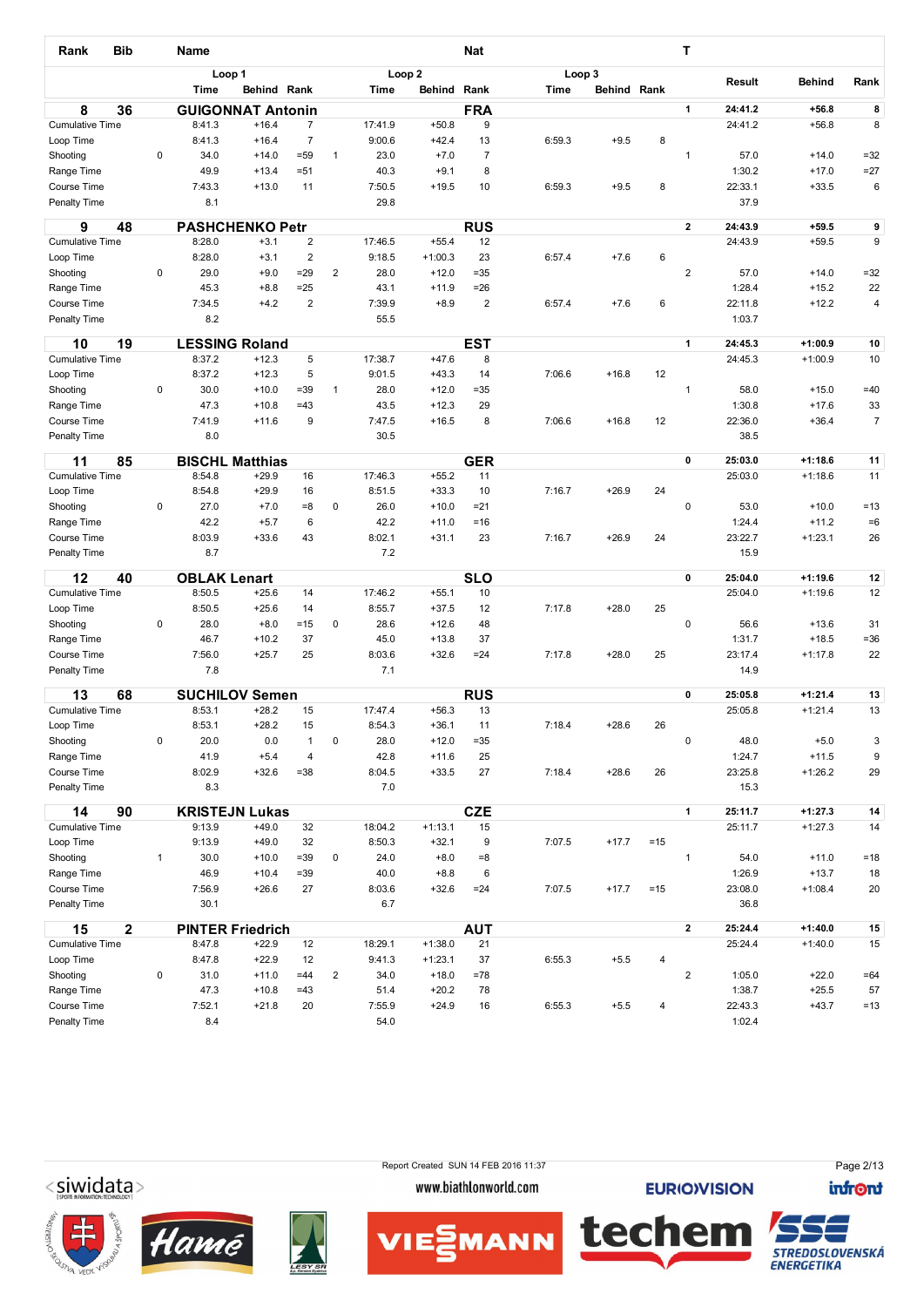| Rank                                | <b>Bib</b> |                | Name                 |                                  |          |              |                   |                      | <b>Nat</b>          |             |                    |        | Т                       |                   |                    |              |
|-------------------------------------|------------|----------------|----------------------|----------------------------------|----------|--------------|-------------------|----------------------|---------------------|-------------|--------------------|--------|-------------------------|-------------------|--------------------|--------------|
|                                     |            |                |                      | Loop 1                           |          |              |                   | Loop <sub>2</sub>    |                     | Loop 3      |                    |        |                         | Result            | <b>Behind</b>      | Rank         |
|                                     |            |                | <b>Time</b>          | Behind Rank                      |          |              | <b>Time</b>       | Behind               | Rank                | <b>Time</b> | <b>Behind Rank</b> |        |                         |                   |                    |              |
| 16                                  | 34         |                | <b>GRAF Florian</b>  |                                  |          |              |                   |                      | <b>GER</b>          |             |                    |        | $\overline{2}$          | 25:26.9           | $+1:42.5$          | 16           |
| <b>Cumulative Time</b><br>Loop Time |            |                | 9:32.4<br>9:32.4     | $+1:07.5$<br>$+1:07.5$           | 53<br>53 |              | 18:17.9<br>8:45.5 | $+1:26.8$<br>$+27.3$ | 18<br>8             | 7:09.0      | $+19.2$            | 18     |                         | 25:26.9           | $+1:42.5$          | 16           |
| Shooting                            |            | $\overline{2}$ | 29.0                 | $+9.0$                           | $=29$    | 0            | 21.0              | $+5.0$               | $=2$                |             |                    |        | $\overline{\mathbf{c}}$ | 50.0              | $+7.0$             | $=6$         |
| Range Time                          |            |                | 45.0                 | $+8.5$                           | $= 21$   |              | 38.8              | $+7.6$               | 3                   |             |                    |        |                         | 1:23.8            | $+10.6$            | 5            |
| Course Time                         |            |                | 7:51.1               | $+20.8$                          | 18       |              | 7:59.9            | $+28.9$              | 21                  | 7:09.0      | $+19.2$            | 18     |                         | 23:00.0           | $+1:00.4$          | 17           |
| Penalty Time                        |            |                | 56.3                 |                                  |          |              | 6.8               |                      |                     |             |                    |        |                         | 1:03.1            |                    |              |
| 17                                  | 67         |                |                      | <b>GJESSBAKK Fredrik</b>         |          |              |                   |                      | <b>NOR</b>          |             |                    |        | $\mathbf{1}$            | 25:27.8           | $+1:43.4$          | $17\,$       |
| <b>Cumulative Time</b>              |            |                | 8:56.9               | $+32.0$                          | 18       |              | 18:14.0           | $+1:22.9$            | 16                  |             |                    |        |                         | 25:27.8           | $+1:43.4$          | 17           |
| Loop Time                           |            |                | 8:56.9               | $+32.0$                          | 18       |              | 9:17.1            | $+58.9$              | 21                  | 7:13.8      | $+24.0$            | 20     |                         |                   |                    |              |
| Shooting                            |            | 0              | 27.0                 | $+7.0$                           | $= 8$    | 1            | 26.0              | $+10.0$              | $= 21$              |             |                    |        | 1                       | 53.0              | $+10.0$            | $=13$        |
| Range Time                          |            |                | 43.4                 | $+6.9$                           | 9        |              | 43.1              | $+11.9$              | $= 26$<br>$= 29$    |             | $+24.0$            |        |                         | 1:26.5            | $+13.3$            | 16           |
| Course Time<br>Penalty Time         |            |                | 8:05.2<br>8.3        | $+34.9$                          | 45       |              | 8:05.4<br>28.6    | $+34.4$              |                     | 7:13.8      |                    | 20     |                         | 23:24.4<br>36.9   | $+1:24.8$          | 28           |
|                                     |            |                |                      |                                  |          |              |                   |                      |                     |             |                    |        |                         |                   |                    |              |
| 18                                  | 37         |                |                      | <b>HASILLA Tomas</b>             |          |              |                   |                      | <b>SVK</b>          |             |                    |        | 0                       | 25:28.6           | $+1:44.2$          | ${\bf 18}$   |
| <b>Cumulative Time</b>              |            |                | 8:57.7               | $+32.8$                          | 20       |              | 18:02.5           | $+1:11.4$            | 14                  |             |                    |        |                         | 25:28.6           | $+1:44.2$          | 18           |
| Loop Time                           |            |                | 8:57.7               | $+32.8$                          | 20       |              | 9:04.8            | $+46.6$              | 17                  | 7:26.1      | $+36.3$            | 37     |                         |                   |                    |              |
| Shooting                            |            | 0              | 27.0                 | $+7.0$                           | $= 8$    | 0            | 25.0              | $+9.0$               | $=14$               |             |                    |        | 0                       | 52.0              | $+9.0$             | $=10$        |
| Range Time                          |            |                | 46.1                 | $+9.6$                           | $=32$    |              | 42.6              | $+11.4$              | 24                  |             |                    |        |                         | 1:28.7            | $+15.5$            | 24           |
| Course Time<br>Penalty Time         |            |                | 8:03.8<br>7.8        | $+33.5$                          | 42       |              | 8:15.0<br>7.2     | $+44.0$              | 45                  | 7:26.1      | $+36.3$            | 37     |                         | 23:44.9<br>15.0   | $+1:45.3$          | 39           |
|                                     |            |                |                      |                                  |          |              |                   |                      |                     |             |                    |        |                         |                   |                    |              |
| 19                                  | 61         |                | <b>LEITNER Felix</b> |                                  |          |              |                   |                      | <b>AUT</b>          |             |                    |        | 1                       | 25:37.1           | $+1:52.7$          | 19           |
| <b>Cumulative Time</b>              |            |                | 8:58.9               | $+34.0$                          | 23       |              | 18:16.6           | $+1:25.5$            | 17                  |             |                    |        |                         | 25:37.1           | $+1:52.7$          | 19           |
| Loop Time                           |            |                | 8:58.9               | $+34.0$                          | 23       |              | 9:17.7            | $+59.5$              | 22                  | 7:20.5      | $+30.7$            | $= 30$ |                         |                   |                    |              |
| Shooting                            |            | 0              | 30.0                 | $+10.0$                          | $= 39$   | $\mathbf{1}$ | 24.0<br>42.2      | $+8.0$               | $= 8$               |             |                    |        | 1                       | 54.0<br>1:30.6    | $+11.0$<br>$+17.4$ | $=18$        |
| Range Time<br>Course Time           |            |                | 48.4<br>8:02.5       | $+11.9$<br>$+32.2$               | 47<br>34 |              | 8:04.6            | $+11.0$<br>$+33.6$   | =16<br>28           | 7:20.5      | $+30.7$            | $= 30$ |                         | 23:27.6           | $+1:28.0$          | $= 31$<br>31 |
| Penalty Time                        |            |                | 8.0                  |                                  |          |              | 30.9              |                      |                     |             |                    |        |                         | 38.9              |                    |              |
|                                     |            |                |                      |                                  |          |              |                   |                      |                     |             |                    |        |                         |                   |                    |              |
| 20                                  | 89         |                | <b>HORN Philipp</b>  |                                  |          |              |                   |                      | <b>GER</b>          |             |                    |        | 1                       | 25:37.9           | $+1:53.5$          | 20           |
| <b>Cumulative Time</b>              |            |                | 9:25.9<br>9:25.9     | $+1:01.0$<br>$+1:01.0$           | 49<br>49 |              | 18:30.4<br>9:04.5 | $+1:39.3$<br>$+46.3$ | 22<br>16            | 7:07.5      |                    |        |                         | 25:37.9           | $+1:53.5$          | 20           |
| Loop Time                           |            | $\mathbf{1}$   | 38.0                 | $+18.0$                          | $= 77$   | 0            | 31.0              | $+15.0$              | $=62$               |             | $+17.7$            | $=15$  | 1                       | 1:09.0            | $+26.0$            | $=70$        |
| Shooting<br>Range Time              |            |                | 54.2                 | $+17.7$                          | 73       |              | 47.7              | $+16.5$              | 54                  |             |                    |        |                         | 1:41.9            | $+28.7$            | 66           |
| Course Time                         |            |                | 7:59.6               | $+29.3$                          | 29       |              | 8:09.1            | $+38.1$              | 34                  | 7:07.5      | $+17.7$            | $=15$  |                         | 23:16.2           | $+1:16.6$          | 21           |
| Penalty Time                        |            |                | 32.1                 |                                  |          |              | 7.7               |                      |                     |             |                    |        |                         | 39.8              |                    |              |
|                                     |            |                |                      |                                  |          |              |                   |                      |                     |             |                    |        | $\mathbf{2}$            | 25:51.1           | $+2:06.7$          | 21           |
| 21<br><b>Cumulative Time</b>        | 9          |                | 8:41.1               | <b>DRINOVEC Mitja</b><br>$+16.2$ | 6        |              | 18:26.9           | $+1:35.8$            | <b>SLO</b><br>$=19$ |             |                    |        |                         | 25:51.1           | $+2:06.7$          | 21           |
| Loop Time                           |            |                | 8:41.1               | $+16.2$                          | 6        |              | 9:45.8            | $+1:27.6$            | 40                  | 7:24.2      | $+34.4$            | 34     |                         |                   |                    |              |
| Shooting                            |            | 0              | 37.0                 | $+17.0$                          | $=74$    | $\mathbf 2$  | 33.0              | $+17.0$              | $=73$               |             |                    |        | $\overline{\mathbf{c}}$ | 1:10.0            | $+27.0$            | $=73$        |
| Range Time                          |            |                | 53.8                 | $+17.3$                          | 71       |              | 51.1              | $+19.9$              | $= 76$              |             |                    |        |                         | 1:44.9            | $+31.7$            | 73           |
| Course Time                         |            |                | 7:39.6               | $+9.3$                           | 6        |              | 7:58.5            | $+27.5$              | 19                  | 7:24.2      | $+34.4$            | 34     |                         | 23:02.3           | $+1:02.7$          | 19           |
| Penalty Time                        |            |                | 7.7                  |                                  |          |              | 56.2              |                      |                     |             |                    |        |                         | 1:03.9            |                    |              |
| 22                                  | 32         |                |                      | <b>BRUNNER Peter</b>             |          |              |                   |                      | <b>AUT</b>          |             |                    |        | $\mathbf{2}$            | 25:52.4           | $+2:08.0$          | 22           |
| <b>Cumulative Time</b>              |            |                | 9:18.6               | $+53.7$                          | 38       |              | 18:46.4           | $+1:55.3$            | 31                  |             |                    |        |                         | 25:52.4           | $+2:08.0$          | 22           |
| Loop Time                           |            |                | 9:18.6               | $+53.7$                          | 38       |              | 9:27.8            | $+1:09.6$            | 25                  | 7:06.0      | $+16.2$            | 11     |                         |                   |                    |              |
| Shooting                            |            | $\mathbf{1}$   | 27.0                 | $+7.0$                           | $= 8$    | $\mathbf{1}$ | 30.0              | $+14.0$              | $= 54$              |             |                    |        | $\overline{\mathbf{c}}$ | 57.0              | $+14.0$            | $=32$        |
| Range Time                          |            |                | 45.6                 | $+9.1$                           | 30       |              | 47.9              | $+16.7$              | 55                  |             |                    |        |                         | 1:33.5            | $+20.3$            | 42           |
| Course Time<br>Penalty Time         |            |                | 8:02.1<br>30.9       | $+31.8$                          | 32       |              | 8:10.3<br>29.6    | $+39.3$              | 36                  | 7:06.0      | $+16.2$            | 11     |                         | 23:18.4<br>1:00.5 | $+1:18.8$          | 23           |
|                                     |            |                |                      |                                  |          |              |                   |                      |                     |             |                    |        |                         |                   |                    |              |
| 23                                  | 3          |                |                      | <b>BUDZILOVICH Dzmitry</b>       |          |              |                   |                      | <b>BLR</b>          |             |                    |        | 1                       | 25:57.5           | $+2:13.1$          | 23           |
| <b>Cumulative Time</b>              |            |                | 8:56.1               | $+31.2$                          | 17       |              | 18:26.9           | $+1:35.8$            | $=19$               |             |                    |        |                         | 25:57.5           | $+2:13.1$          | 23           |
| Loop Time                           |            |                | 8:56.1               | $+31.2$                          | 17       |              | 9:30.8            | $+1:12.6$            | 27                  | 7:30.6      | $+40.8$            | 43     |                         |                   |                    |              |
| Shooting                            |            | 0              | 37.0                 | $+17.0$                          | $=74$    | $\mathbf{1}$ | 34.0              | $+18.0$              | $=78$               |             |                    |        | 1                       | 1:11.0            | $+28.0$            | 75           |
| Range Time                          |            |                | 53.6                 | $+17.1$                          | 70       |              | 50.3              | $+19.1$              | 72                  |             |                    |        |                         | 1:43.9            | $+30.7$            | 72           |
| Course Time<br>Penalty Time         |            |                | 7:55.0<br>7.5        | $+24.7$                          | 24       |              | 8:10.9<br>29.6    | $+39.9$              | 37                  | 7:30.6      | $+40.8$            | 43     |                         | 23:36.5<br>37.1   | $+1:36.9$          | 36           |
|                                     |            |                |                      |                                  |          |              |                   |                      |                     |             |                    |        |                         |                   |                    |              |







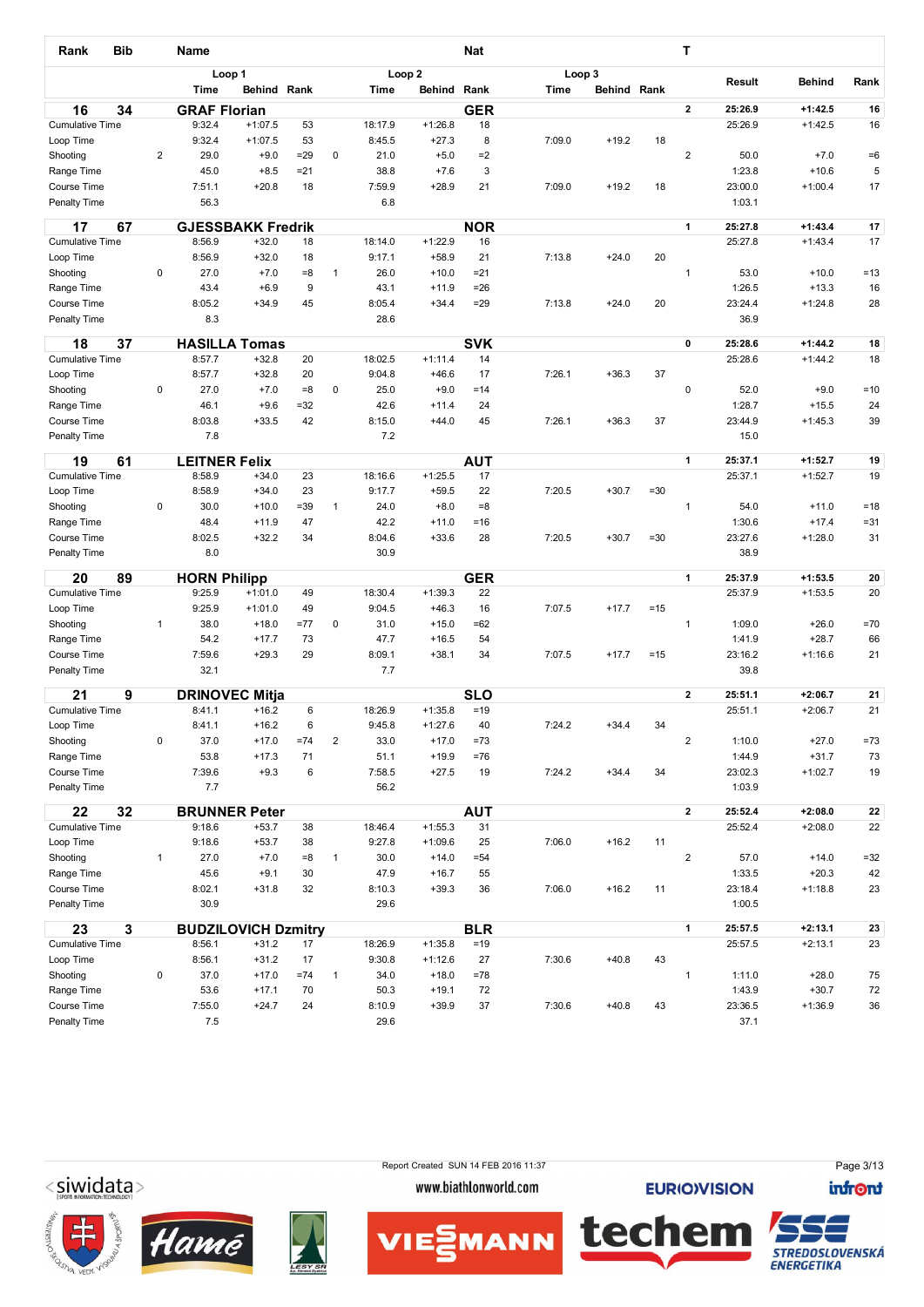| Rank                                | Bib |                | Name                          |                    |                |                |                   |                        | <b>Nat</b>     |        |             |    | т                       |                   |                    |                  |
|-------------------------------------|-----|----------------|-------------------------------|--------------------|----------------|----------------|-------------------|------------------------|----------------|--------|-------------|----|-------------------------|-------------------|--------------------|------------------|
|                                     |     |                | Loop 1                        |                    |                |                | Loop <sub>2</sub> |                        |                | Loop 3 |             |    |                         | Result            | <b>Behind</b>      | Rank             |
|                                     |     |                | Time                          | Behind Rank        |                |                | Time              | Behind                 | Rank           | Time   | Behind Rank |    |                         |                   |                    |                  |
| 24                                  | 38  |                | <b>CLAUDE Fabien</b>          |                    |                |                |                   |                        | <b>FRA</b>     |        |             |    | $\overline{\mathbf{4}}$ | 25:59.5           | $+2:15.1$          | 24               |
| <b>Cumulative Time</b>              |     |                | 8:57.4                        | $+32.5$            | 19             |                | 18:52.7           | $+2:01.6$              | 34             |        |             |    |                         | 25:59.5           | $+2:15.1$          | 24               |
| Loop Time                           |     |                | 8:57.4                        | $+32.5$            | 19             |                | 9:55.3            | $+1:37.1$              | 49             | 7:06.8 | $+17.0$     | 13 |                         |                   |                    |                  |
| Shooting                            |     | 1              | 31.0                          | $+11.0$            | $=44$          | 3              | 28.0              | $+12.0$                | $=35$          |        |             |    | 4                       | 59.0              | $+16.0$            | 45               |
| Range Time                          |     |                | 47.0                          | $+10.5$            | 41             |                | 45.3              | $+14.1$                | 39             |        |             |    |                         | 1:32.3            | $+19.1$            | 39               |
| Course Time<br>Penalty Time         |     |                | 7:40.7<br>29.7                | $+10.4$            | $\overline{7}$ |                | 7:49.7<br>1:20.3  | $+18.7$                | 9              | 7:06.8 | $+17.0$     | 13 |                         | 22:37.2<br>1:50.0 | $+37.6$            | 8                |
| 25                                  | 81  |                | <b>LEREN Tore</b>             |                    |                |                |                   |                        | <b>NOR</b>     |        |             |    | 1                       | 26:01.1           | $+2:16.7$          | 25               |
| <b>Cumulative Time</b>              |     |                | 9:41.1                        | $+1:16.2$          | 60             |                | 18:46.0           | $+1:54.9$              | 30             |        |             |    |                         | 26:01.1           | $+2:16.7$          | 25               |
| Loop Time                           |     |                | 9:41.1                        | $+1:16.2$          | 60             |                | 9:04.9            | $+46.7$                | 18             | 7:15.1 | $+25.3$     | 21 |                         |                   |                    |                  |
| Shooting                            |     | $\mathbf{1}$   | 35.0                          | $+15.0$            | $=69$          | 0              | 25.0              | $+9.0$                 | $=14$          |        |             |    | 1                       | 1:00.0            | $+17.0$            | $=46$            |
| Range Time                          |     |                | 52.5                          | $+16.0$            | 63             |                | 42.5              | $+11.3$                | 23             |        |             |    |                         | 1:35.0            | $+21.8$            | 48               |
| Course Time                         |     |                | 8:16.5                        | $+46.2$            | 59             |                | 8:15.2            | $+44.2$                | 46             | 7:15.1 | $+25.3$     | 21 |                         | 23:46.8           | $+1:47.2$          | 40               |
| Penalty Time                        |     |                | 32.1                          |                    |                |                | 7.2               |                        |                |        |             |    |                         | 39.3              |                    |                  |
| 26                                  | 59  |                | <b>WAERNES Andreas Dahloe</b> |                    |                |                |                   |                        | <b>NOR</b>     |        |             |    | $\overline{2}$          | 26:02.8           | $+2:18.4$          | 26               |
| <b>Cumulative Time</b>              |     |                | 9:00.0                        | $+35.1$            | $=25$          |                | 18:42.6           | $+1:51.5$              | 26             |        |             |    |                         | 26:02.8           | $+2:18.4$          | 26               |
| Loop Time                           |     |                | 9:00.0                        | $+35.1$            | $=25$          |                | 9:42.6            | $+1:24.4$              | 38             | 7:20.2 | $+30.4$     | 28 |                         |                   |                    |                  |
| Shooting                            |     | 0              | 30.0                          | $+10.0$            | $= 39$         | $\overline{2}$ | 25.0              | $+9.0$                 | $=14$          |        |             |    | $\overline{2}$          | 55.0              | $+12.0$            | $= 23$           |
| Range Time                          |     |                | 46.1<br>8:05.1                | $+9.6$             | $=32$<br>44    |                | 42.2<br>8:03.9    | $+11.0$<br>$+32.9$     | $=16$          |        | $+30.4$     | 28 |                         | 1:28.3<br>23:29.2 | $+15.1$            | 21<br>33         |
| Course Time<br>Penalty Time         |     |                | 8.8                           | $+34.8$            |                |                | 56.5              |                        | 26             | 7:20.2 |             |    |                         | 1:05.3            | $+1:29.6$          |                  |
|                                     |     |                |                               |                    |                |                |                   |                        |                |        |             |    |                         |                   |                    |                  |
| 27                                  | 91  |                | <b>BARTSCHER Steffen</b>      |                    |                |                |                   |                        | <b>GER</b>     |        |             |    | 1                       | 26:03.9           | $+2:19.5$          | 27               |
| <b>Cumulative Time</b><br>Loop Time |     |                | 9:07.5<br>9:07.5              | $+42.6$<br>$+42.6$ | 28<br>28       |                | 18:38.8<br>9:31.3 | $+1:47.7$<br>$+1:13.1$ | 23<br>28       | 7:25.1 | $+35.3$     | 35 |                         | 26:03.9           | $+2:19.5$          | 27               |
| Shooting                            |     | 0              | 29.0                          | $+9.0$             | $= 29$         | $\mathbf{1}$   | 27.0              | $+11.0$                | $= 31$         |        |             |    | $\mathbf{1}$            | 56.0              | $+13.0$            | $=27$            |
| Range Time                          |     |                | 45.9                          | $+9.4$             | 31             |                | 44.2              | $+13.0$                | $= 33$         |        |             |    |                         | 1:30.1            | $+16.9$            | 26               |
| Course Time                         |     |                | 8:12.6                        | $+42.3$            | 55             |                | 8:14.8            | $+43.8$                | 44             | 7:25.1 | $+35.3$     | 35 |                         | 23:52.5           | $+1:52.9$          | 43               |
| Penalty Time                        |     |                | 9.0                           |                    |                |                | 32.3              |                        |                |        |             |    |                         | 41.3              |                    |                  |
|                                     | 11  |                | <b>TAMBORNINO Eligius</b>     |                    |                |                |                   |                        | <b>SUI</b>     |        |             |    | 3                       | 26:08.7           | $+2:24.3$          | 28               |
| 28<br><b>Cumulative Time</b>        |     |                | 9:00.0                        | $+35.1$            | $=25$          |                | 18:59.0           | $+2:07.9$              | 36             |        |             |    |                         | 26:08.7           | $+2:24.3$          | 28               |
| Loop Time                           |     |                | 9:00.0                        | $+35.1$            | $=25$          |                | 9:59.0            | $+1:40.8$              | 51             | 7:09.7 | $+19.9$     | 19 |                         |                   |                    |                  |
| Shooting                            |     | $\mathbf{1}$   | 39.0                          | $+19.0$            | $= 80$         | 2              | 49.0              | $+33.0$                | 95             |        |             |    | 3                       | 1:28.0            | $+45.0$            | 94               |
| Range Time                          |     |                | 55.0                          | $+18.5$            | $=75$          |                | 1:06.6            | $+35.4$                | 95             |        |             |    |                         | 2:01.6            | $+48.4$            | 92               |
| Course Time                         |     |                | 7:35.8                        | $+5.5$             | $\overline{4}$ |                | 7:57.7            | $+26.7$                | 18             | 7:09.7 | $+19.9$     | 19 |                         | 22:43.2           | $+43.6$            | 12               |
| Penalty Time                        |     |                | 29.2                          |                    |                |                | 54.7              |                        |                |        |             |    |                         | 1:23.9            |                    |                  |
| 29                                  | 8   |                | <b>UNGUREANU Marius</b>       |                    |                |                |                   |                        | <b>ROU</b>     |        |             |    | $\mathbf{2}$            | 26:09.0           | $+2:24.6$          | 29               |
| <b>Cumulative Time</b>              |     |                | 9:18.8                        | $+53.9$            | 39             |                | 18:45.6           | $+1:54.5$              | 29             |        |             |    |                         | 26:09.0           | $+2:24.6$          | 29               |
| Loop Time                           |     |                | 9:18.8                        | $+53.9$            | 39             |                | 9:26.8            | $+1:08.6$              | 24             | 7:23.4 | $+33.6$     | 32 |                         |                   |                    |                  |
| Shooting                            |     | $\mathbf{1}$   | 31.0                          | $+11.0$            | $=44$          | $\mathbf{1}$   | 26.0              | $+10.0$                | $= 21$         |        |             |    | $\overline{\mathbf{c}}$ | 57.0              | $+14.0$            | $= 32$           |
| Range Time                          |     |                | 51.5                          | $+15.0$            | $= 59$         |                | 45.5              | $+14.3$                | 40             |        |             |    |                         | 1:37.0            | $+23.8$            | 52               |
| Course Time                         |     |                | 7:56.1                        | $+25.8$            | 26             |                | 8:08.5            | $+37.5$                | 33             | 7:23.4 | $+33.6$     | 32 |                         | 23:28.0           | $+1:28.4$          | 32               |
| Penalty Time                        |     |                | 31.2                          |                    |                |                | 32.8              |                        |                |        |             |    |                         | 1:04.0            |                    |                  |
| 30                                  | 64  |                | <b>HOERL Fabian</b>           |                    |                |                |                   |                        | <b>AUT</b>     |        |             |    | 1                       | 26:09.2           | $+2:24.8$          | 30               |
| <b>Cumulative Time</b>              |     |                | 9:08.2                        | $+43.3$            | 30             |                | 18:42.5           | $+1:51.4$              | 25             |        |             |    |                         | 26:09.2           | $+2:24.8$          | 30               |
| Loop Time                           |     |                | 9:08.2                        | $+43.3$            | 30             |                | 9:34.3            | $+1:16.1$              | 32             | 7:26.7 | $+36.9$     | 39 |                         |                   |                    |                  |
| Shooting<br>Range Time              |     | 0              | 28.0<br>47.2                  | $+8.0$<br>$+10.7$  | $=15$<br>42    | $\mathbf{1}$   | 27.0<br>43.4      | $+11.0$<br>$+12.2$     | $= 31$<br>28   |        |             |    | 1                       | 55.0<br>1:30.6    | $+12.0$<br>$+17.4$ | $= 23$<br>$= 31$ |
| Course Time                         |     |                | 8:12.3                        | $+42.0$            | 53             |                | 8:18.4            | $+47.4$                | 50             | 7:26.7 | $+36.9$     | 39 |                         | 23:57.4           | $+1:57.8$          | 45               |
| Penalty Time                        |     |                | 8.7                           |                    |                |                | 32.5              |                        |                |        |             |    |                         | 41.2              |                    |                  |
| 31                                  | 33  |                | <b>CRNKOVIC Kresimir</b>      |                    |                |                |                   |                        | <b>CRO</b>     |        |             |    | $\overline{\mathbf{4}}$ | 26:12.8           | $+2:28.4$          | 31               |
| <b>Cumulative Time</b>              |     |                | 9:39.3                        | $+1:14.4$          | 59             |                | 19:11.1           | $+2:20.0$              | 39             |        |             |    |                         | 26:12.8           | $+2:28.4$          | 31               |
| Loop Time                           |     |                | 9:39.3                        | $+1:14.4$          | 59             |                | 9:31.8            | $+1:13.6$              | 29             | 7:01.7 | $+11.9$     | 9  |                         |                   |                    |                  |
| Shooting                            |     | $\overline{c}$ | 35.0                          | $+15.0$            | $=69$          | $\overline{c}$ | 33.0              | $+17.0$                | =73            |        |             |    | 4                       | 1:08.0            | $+25.0$            | 69               |
| Range Time                          |     |                | 53.2                          | $+16.7$            | $=66$          |                | 49.6              | $+18.4$                | 68             |        |             |    |                         | 1:42.8            | $+29.6$            | 70               |
| Course Time                         |     |                | 7:52.6                        | $+22.3$            | 21             |                | 7:46.9            | $+15.9$                | $\overline{7}$ | 7:01.7 | $+11.9$     | 9  |                         | 22:41.2           | $+41.6$            | 11               |
| Penalty Time                        |     |                | 53.5                          |                    |                |                | 55.3              |                        |                |        |             |    |                         | 1:48.8            |                    |                  |
|                                     |     |                |                               |                    |                |                |                   |                        |                |        |             |    |                         |                   |                    |                  |

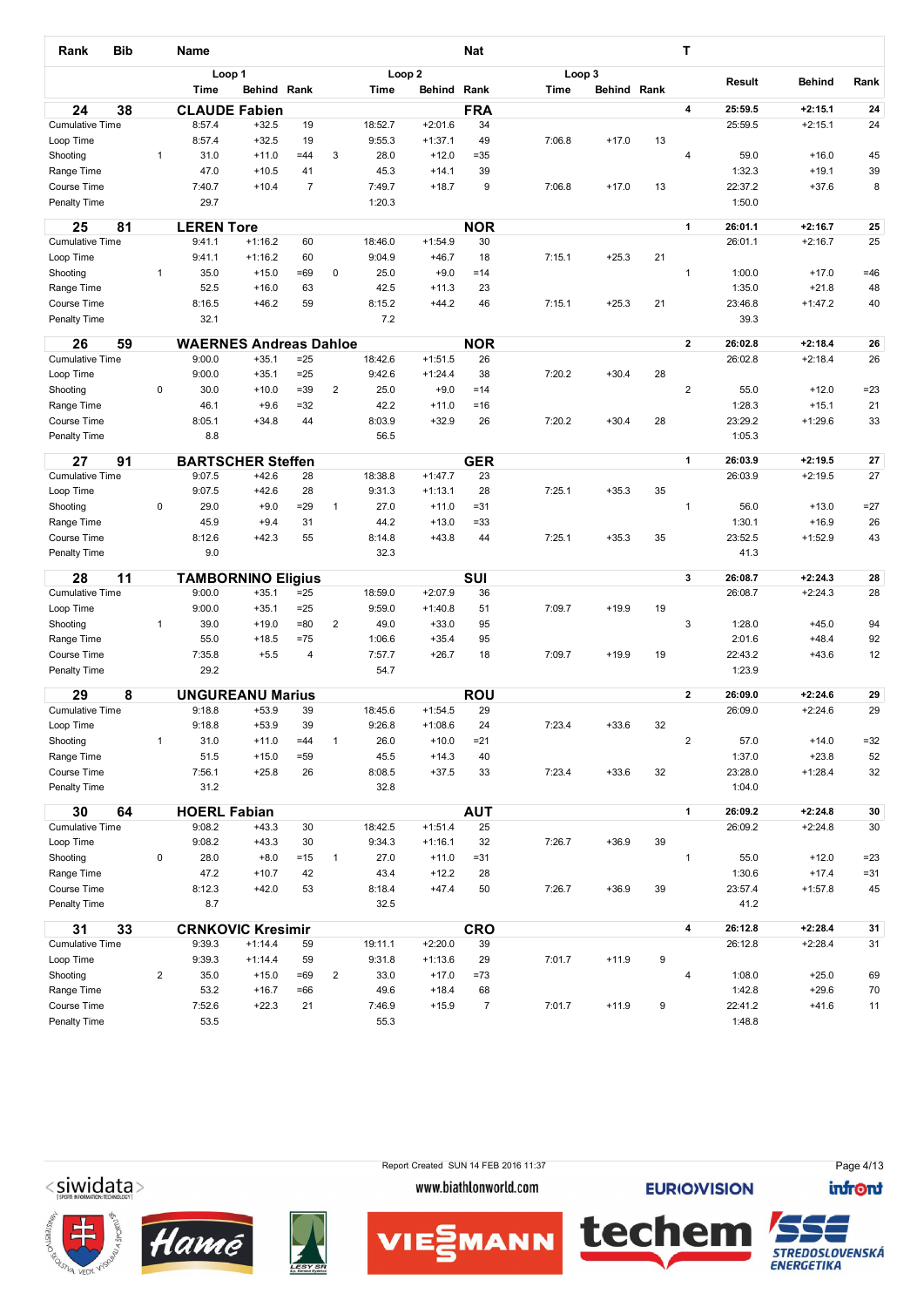| Rank                        | <b>Bib</b> |                         | Name                  |                          |                |                         |                |                    | <b>Nat</b>     |             |                    |    | т                       |                   |                    |                 |
|-----------------------------|------------|-------------------------|-----------------------|--------------------------|----------------|-------------------------|----------------|--------------------|----------------|-------------|--------------------|----|-------------------------|-------------------|--------------------|-----------------|
|                             |            |                         |                       | Loop 1                   |                |                         |                | Loop <sub>2</sub>  |                | Loop 3      |                    |    |                         | Result            | <b>Behind</b>      | Rank            |
|                             |            |                         | <b>Time</b>           | Behind Rank              |                |                         | <b>Time</b>    | Behind             | Rank           | <b>Time</b> | <b>Behind Rank</b> |    |                         |                   |                    |                 |
| 32                          | 41         |                         |                       | <b>GAVRILA Stefan</b>    |                |                         |                |                    | <b>ROU</b>     |             |                    |    | $\mathbf{1}$            | 26:14.4           | $+2:30.0$          | 32              |
| <b>Cumulative Time</b>      |            |                         | 9:17.2                | $+52.3$                  | 36             |                         | 18:50.9        | $+1:59.8$          | 33             |             |                    |    |                         | 26:14.4           | $+2:30.0$          | 32              |
| Loop Time                   |            |                         | 9:17.2                | $+52.3$                  | 36             |                         | 9:33.7         | $+1:15.5$          | $= 30$         | 7:23.5      | $+33.7$            | 33 |                         |                   |                    |                 |
| Shooting<br>Range Time      |            | 0                       | 39.0<br>56.1          | $+19.0$<br>$+19.6$       | $= 80$<br>79   | $\mathbf{1}$            | 33.0<br>49.8   | $+17.0$<br>$+18.6$ | $=73$<br>$=69$ |             |                    |    | 1                       | 1:12.0<br>1:45.9  | $+29.0$<br>$+32.7$ | $=76$<br>74     |
| Course Time                 |            |                         | 8:12.4                | $+42.1$                  | 54             |                         | 8:11.6         | $+40.6$            | 39             | 7:23.5      | $+33.7$            | 33 |                         | 23:47.5           | $+1:47.9$          | 41              |
| Penalty Time                |            |                         | 8.7                   |                          |                |                         | 32.3           |                    |                |             |                    |    |                         | 41.0              |                    |                 |
| 33                          | 60         |                         |                       | <b>FINELLO Jeremy</b>    |                |                         |                |                    | <b>SUI</b>     |             |                    |    | $\overline{2}$          | 26:16.6           | $+2:32.2$          | 33              |
| <b>Cumulative Time</b>      |            |                         | 8:47.9                | $+23.0$                  | 13             |                         | 18:40.9        | $+1:49.8$          | 24             |             |                    |    |                         | 26:16.6           | $+2:32.2$          | 33              |
| Loop Time                   |            |                         | 8:47.9                | $+23.0$                  | 13             |                         | 9:53.0         | $+1:34.8$          | 47             | 7:35.7      | $+45.9$            | 45 |                         |                   |                    |                 |
| Shooting                    |            | 0                       | 28.0<br>46.4          | $+8.0$<br>$+9.9$         | $=15$<br>35    | $\overline{\mathbf{c}}$ | 33.0<br>48.1   | $+17.0$<br>$+16.9$ | =73            |             |                    |    | $\overline{2}$          | 1:01.0            | $+18.0$<br>$+21.3$ | $=49$<br>$=45$  |
| Range Time<br>Course Time   |            |                         | 7:53.7                | $+23.4$                  | 23             |                         | 8:06.7         | $+35.7$            | 58<br>32       | 7:35.7      | $+45.9$            | 45 |                         | 1:34.5<br>23:36.1 | $+1:36.5$          | 35              |
| Penalty Time                |            |                         | 7.8                   |                          |                |                         | 58.2           |                    |                |             |                    |    |                         | 1:06.0            |                    |                 |
|                             |            |                         |                       |                          |                |                         |                |                    |                |             |                    |    |                         |                   |                    |                 |
| 34                          | 24         |                         | <b>BEGUE Aristide</b> |                          |                |                         |                |                    | <b>FRA</b>     |             |                    |    | $\mathbf{2}$            | 26:17.7           | $+2:33.3$          | 34              |
| <b>Cumulative Time</b>      |            |                         | 9:45.4                | $+1:20.5$                | 66             |                         | 18:47.6        | $+1:56.5$          | 32             |             |                    |    |                         | 26:17.7           | $+2:33.3$          | 34              |
| Loop Time                   |            | $\overline{2}$          | 9:45.4<br>34.0        | $+1:20.5$<br>$+14.0$     | 66<br>$= 59$   | 0                       | 9:02.2<br>26.0 | $+44.0$<br>$+10.0$ | 15<br>$= 21$   | 7:30.1      | $+40.3$            | 42 | $\overline{2}$          | 1:00.0            | $+17.0$            | $=46$           |
| Shooting<br>Range Time      |            |                         | 49.3                  | $+12.8$                  | 49             |                         | 42.4           | $+11.2$            | 22             |             |                    |    |                         | 1:31.7            | $+18.5$            | $= 36$          |
| Course Time                 |            |                         | 8:01.0                | $+30.7$                  | 31             |                         | 8:12.8         | $+41.8$            | 40             | 7:30.1      | $+40.3$            | 42 |                         | 23:43.9           | $+1:44.3$          | 38              |
| Penalty Time                |            |                         | 55.1                  |                          |                |                         | 7.0            |                    |                |             |                    |    |                         | 1:02.1            |                    |                 |
| 35                          | 45         |                         | <b>SEMAKOV</b>        | <b>Vladimir</b>          |                |                         |                |                    | <b>UKR</b>     |             |                    |    | 4                       | 26:18.6           | $+2:34.2$          | 35              |
| <b>Cumulative Time</b>      |            |                         | 9:16.7                | $+51.8$                  | 35             |                         | 19:11.3        | $+2:20.2$          | 40             |             |                    |    |                         | 26:18.6           | $+2:34.2$          | 35              |
| Loop Time                   |            |                         | 9:16.7                | $+51.8$                  | 35             |                         | 9:54.6         | $+1:36.4$          | 48             | 7:07.3      | $+17.5$            | 14 |                         |                   |                    |                 |
| Shooting                    |            | $\mathbf{1}$            | 30.0                  | $+10.0$                  | $= 39$         | 3                       | 25.0           | $+9.0$             | $=14$          |             |                    |    | 4                       | 55.0              | $+12.0$            | $= 23$          |
| Range Time                  |            |                         | 44.4                  | $+7.9$                   | $=16$          |                         | 40.7           | $+9.5$             | 10             |             |                    |    |                         | 1:25.1            | $+11.9$            | $=11$           |
| Course Time                 |            |                         | 8:00.6                | $+30.3$                  | 30             |                         | 7:53.8         | $+22.8$            | 14             | 7:07.3      | $+17.5$            | 14 |                         | 23:01.7           | $+1:02.1$          | 18              |
| Penalty Time                |            |                         | 31.7                  |                          |                |                         | 1:20.1         |                    |                |             |                    |    |                         | 1:51.8            |                    |                 |
| 36                          | 92         |                         |                       | <b>EBERHARD Tobias</b>   |                |                         |                |                    | <b>AUT</b>     |             |                    |    | $\mathbf{2}$            | 26:21.6           | $+2:37.2$          | 36              |
| <b>Cumulative Time</b>      |            |                         | 8:57.8                | $+32.9$                  | 21             |                         | 18:45.2        | $+1:54.1$          | 28             |             |                    |    |                         | 26:21.6           | $+2:37.2$          | 36              |
| Loop Time                   |            |                         | 8:57.8                | $+32.9$                  | 21             |                         | 9:47.4         | $+1:29.2$          | 42             | 7:36.4      | $+46.6$            | 46 |                         |                   |                    |                 |
| Shooting                    |            | 0                       | 31.0                  | $+11.0$                  | $=44$          | 2                       | 26.0           | $+10.0$            | $= 21$         |             |                    |    | $\overline{\mathbf{c}}$ | 57.0              | $+14.0$            | $= 32$          |
| Range Time                  |            |                         | 46.8                  | $+10.3$                  | 38             |                         | 42.3           | $+11.1$            | $=19$          |             |                    |    |                         | 1:29.1            | $+15.9$            | 25              |
| Course Time<br>Penalty Time |            |                         | 8:02.9<br>8.1         | $+32.6$                  | $= 38$         |                         | 8:09.4<br>55.7 | $+38.4$            | 35             | 7:36.4      | $+46.6$            | 46 |                         | 23:48.7<br>1:03.8 | $+1:49.1$          | 42              |
|                             |            |                         |                       |                          |                |                         |                |                    |                |             |                    |    |                         |                   |                    |                 |
| 37                          | 20         |                         |                       | <b>PIDRUCHNYI Dmytro</b> |                |                         |                |                    | <b>UKR</b>     |             |                    |    | 3                       | 26:26.0           | $+2:41.6$          | 37              |
| <b>Cumulative Time</b>      |            |                         | 9:27.2                | $+1:02.3$                | 51             |                         | 18:44.1        | $+1:53.0$          | 27             |             |                    |    |                         | 26:26.0           | $+2:41.6$          | 37              |
| Loop Time                   |            |                         | 9:27.2                | $+1:02.3$                | 51             |                         | 9:16.9         | $+58.7$            | 20             | 7:41.9      | $+52.1$            | 48 |                         |                   |                    |                 |
| Shooting<br>Range Time      |            | $\overline{\mathbf{c}}$ | 29.0<br>45.5          | $+9.0$<br>$+9.0$         | $=29$<br>$=27$ | $\mathbf{1}$            | 29.0<br>45.7   | $+13.0$<br>$+14.5$ | $=49$<br>42    |             |                    |    | 3                       | 58.0<br>1:31.2    | $+15.0$<br>$+18.0$ | $=40$<br>$= 34$ |
| Course Time                 |            |                         | 7:46.4                | $+16.1$                  | $=13$          |                         | 7:58.7         | $+27.7$            | 20             | 7:41.9      | $+52.1$            | 48 |                         | 23:27.0           | $+1:27.4$          | 30              |
| Penalty Time                |            |                         | 55.3                  |                          |                |                         | 32.5           |                    |                |             |                    |    |                         | 1:27.8            |                    |                 |
| 38                          | 12         |                         |                       | <b>PARTALOV Dimitar</b>  |                |                         |                |                    | <b>BUL</b>     |             |                    |    | $\mathbf{1}$            | 26:30.3           | $+2:45.9$          | 38              |
| <b>Cumulative Time</b>      |            |                         | 9:44.2                | $+1:19.3$                | 65             |                         | 18:56.2        | $+2:05.1$          | 35             |             |                    |    |                         | 26:30.3           | $+2:45.9$          | 38              |
| Loop Time                   |            |                         | 9:44.2                | $+1:19.3$                | 65             |                         | 9:12.0         | $+53.8$            | 19             | 7:34.1      | $+44.3$            | 44 |                         |                   |                    |                 |
| Shooting                    |            | $\mathbf{1}$            | 31.0                  | $+11.0$                  | $=44$          | 0                       | 25.0           | $+9.0$             | $=14$          |             |                    |    | 1                       | 56.0              | $+13.0$            | $= 27$          |
| Range Time                  |            |                         | 49.7                  | $+13.2$                  | 50             |                         | 43.6           | $+12.4$            | 30             |             |                    |    |                         | 1:33.3            | $+20.1$            | $=40$           |
| Course Time                 |            |                         | 8:21.8                | $+51.5$                  | 66             |                         | 8:21.3         | $+50.3$            | 53             | 7:34.1      | $+44.3$            | 44 |                         | 24:17.2           | $+2:17.6$          | 52              |
| Penalty Time                |            |                         | 32.7                  |                          |                |                         | 7.1            |                    |                |             |                    |    |                         | 39.8              |                    |                 |
| 39                          | 79         |                         | <b>JANOV Vit</b>      |                          |                |                         |                |                    | <b>CZE</b>     |             |                    |    | $\mathbf{2}$            | 26:46.5           | $+3:02.1$          | 39              |
| <b>Cumulative Time</b>      |            |                         | 9:33.9                | $+1:09.0$                | 54             |                         | 19:03.5        | $+2:12.4$          | 37             |             |                    |    |                         | 26:46.5           | $+3:02.1$          | 39              |
| Loop Time                   |            |                         | 9:33.9                | $+1:09.0$                | 54             |                         | 9:29.6         | $+1:11.4$          | 26             | 7:43.0      | $+53.2$            | 49 |                         |                   |                    |                 |
| Shooting<br>Range Time      |            | 1                       | 34.0<br>52.1          | $+14.0$<br>$+15.6$       | $= 59$<br>61   | $\mathbf{1}$            | 24.1<br>41.2   | $+8.1$<br>$+10.0$  | 13<br>12       |             |                    |    | $\overline{c}$          | 58.1<br>1:33.3    | $+15.1$<br>$+20.1$ | 44<br>$=40$     |
| Course Time                 |            |                         | 8:09.9                | $+39.6$                  | 51             |                         | 8:17.2         | $+46.2$            | 48             | 7:43.0      | $+53.2$            | 49 |                         | 24:10.1           | $+2:10.5$          | 50              |
| Penalty Time                |            |                         | 31.9                  |                          |                |                         | 31.2           |                    |                |             |                    |    |                         | 1:03.1            |                    |                 |
|                             |            |                         |                       |                          |                |                         |                |                    |                |             |                    |    |                         |                   |                    |                 |

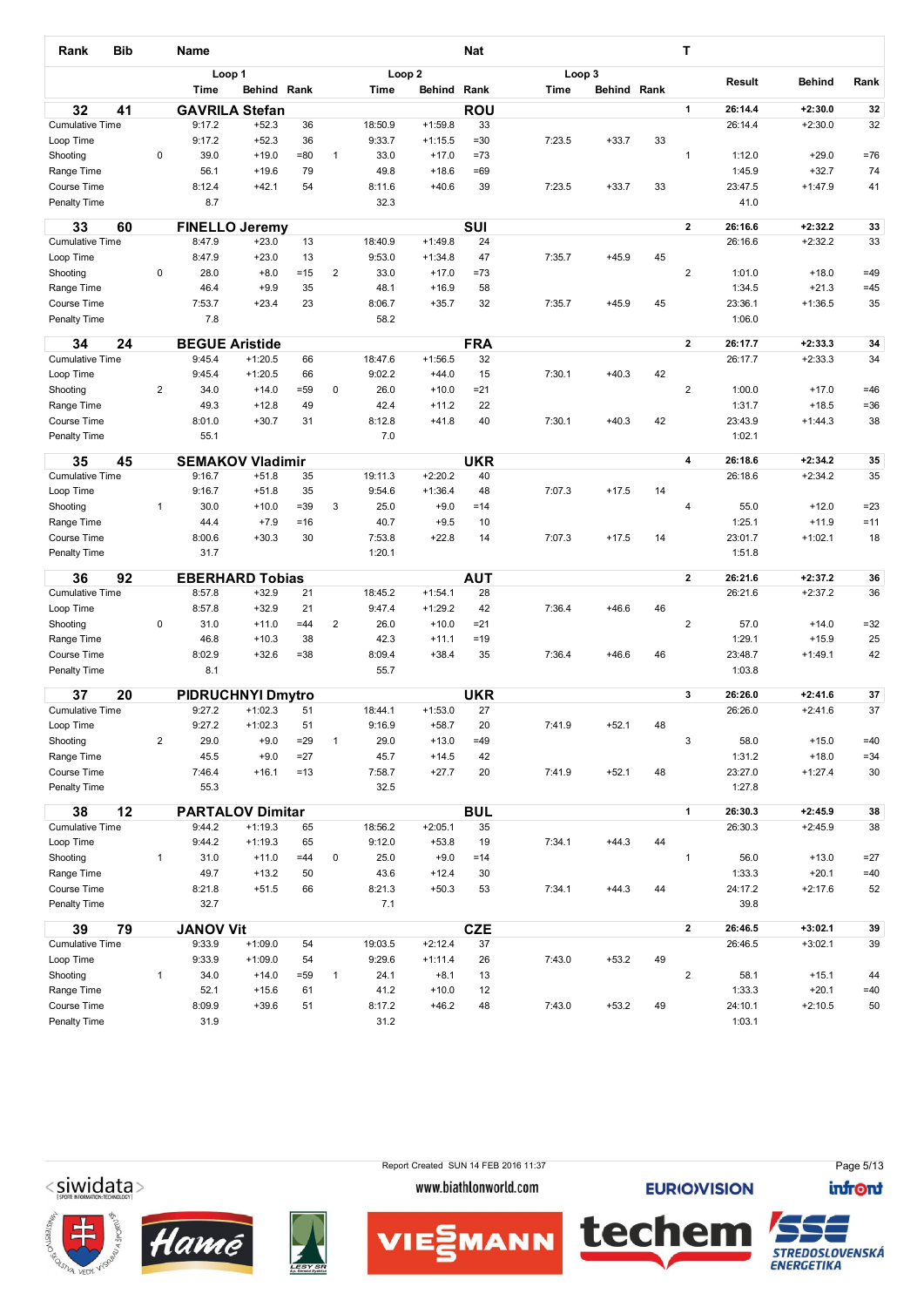| Rank                         | <b>Bib</b> |                | <b>Name</b>                    |                       |                     |                |                  |                      | <b>Nat</b>             |        |             |        | Т                       |                    |                        |                              |
|------------------------------|------------|----------------|--------------------------------|-----------------------|---------------------|----------------|------------------|----------------------|------------------------|--------|-------------|--------|-------------------------|--------------------|------------------------|------------------------------|
|                              |            |                | Loop 1                         |                       |                     |                |                  | Loop <sub>2</sub>    |                        | Loop 3 |             |        |                         | Result             | <b>Behind</b>          | Rank                         |
|                              |            |                | Time                           | Behind Rank           |                     |                | Time             | Behind               | Rank                   | Time   | Behind Rank |        |                         |                    |                        |                              |
| 40                           | 55         |                | <b>ROMANI Riccardo</b>         |                       |                     |                |                  |                      | <b>ITA</b>             |        |             |        | $\mathbf{2}$            | 26:47.5            | $+3:03.1$              | 40                           |
| <b>Cumulative Time</b>       |            |                | 9:20.8                         | $+55.9$               | 43                  |                | 19:20.2          | $+2:29.1$            | 46                     |        |             |        |                         | 26:47.5            | $+3:03.1$              | 40                           |
| Loop Time                    |            |                | 9:20.8                         | $+55.9$               | 43                  |                | 9:59.4           | $+1:41.2$            | 52                     | 7:27.3 | $+37.5$     | 40     |                         |                    |                        |                              |
| Shooting                     |            | 0              | 38.0<br>57.7                   | $+18.0$               | $=77$<br>83         | $\overline{2}$ | 35.0<br>51.9     | $+19.0$<br>$+20.7$   | =80<br>79              |        |             |        | $\overline{\mathbf{c}}$ | 1:13.0<br>1:49.6   | $+30.0$<br>$+36.4$     | $=79$                        |
| Range Time<br>Course Time    |            |                | 8:14.8                         | $+21.2$<br>$+44.5$    | 57                  |                | 8:11.3           | $+40.3$              | 38                     | 7:27.3 | $+37.5$     | 40     |                         | 23:53.4            | $+1:53.8$              | 78<br>44                     |
| Penalty Time                 |            |                | 8.3                            |                       |                     |                | 56.2             |                      |                        |        |             |        |                         | 1:04.5             |                        |                              |
| 41                           | 54         |                | <b>VACLAVIK Adam</b>           |                       |                     |                |                  |                      | <b>CZE</b>             |        |             |        | 5                       | 26:48.0            | $+3:03.6$              | 41                           |
| <b>Cumulative Time</b>       |            |                | 9:26.0                         | $+1:01.1$             | 50                  |                | 19:27.7          | $+2:36.6$            | 51                     |        |             |        |                         | 26:48.0            | $+3:03.6$              | 41                           |
| Loop Time<br>Shooting        |            | $\overline{2}$ | 9:26.0<br>27.0                 | $+1:01.1$<br>$+7.0$   | 50<br>$= 8$         | 3              | 10:01.7<br>29.0  | $+1:43.5$<br>$+13.0$ | 54<br>$=49$            | 7:20.3 | $+30.5$     | 29     | 5                       | 56.0               | $+13.0$                | $=27$                        |
| Range Time                   |            |                | 43.6                           | $+7.1$                | $=10$               |                | 47.6             | $+16.4$              | $= 52$                 |        |             |        |                         | 1:31.2             | $+18.0$                | $= 34$                       |
| Course Time                  |            |                | 7:46.4                         | $+16.1$               | $=13$               |                | 7:52.5           | $+21.5$              | 11                     | 7:20.3 | $+30.5$     | 29     |                         | 22:59.2            | $+59.6$                | 16                           |
| Penalty Time                 |            |                | 56.0                           |                       |                     |                | 1:21.6           |                      |                        |        |             |        |                         | 2:17.6             |                        |                              |
|                              |            |                |                                |                       |                     |                |                  |                      |                        |        |             |        |                         |                    |                        |                              |
| 42<br><b>Cumulative Time</b> | 53         |                | <b>BABIKOV Anton</b><br>8:44.4 | $+19.5$               | 11                  |                | 19:18.5          | $+2:27.4$            | <b>RUS</b><br>45       |        |             |        | $\overline{\mathbf{4}}$ | 26:48.5<br>26:48.5 | $+3:04.1$<br>$+3:04.1$ | 42<br>42                     |
| Loop Time                    |            |                | 8:44.4                         | $+19.5$               | 11                  |                | 10:34.1          | $+2:15.9$            | 69                     | 7:30.0 | $+40.2$     | 41     |                         |                    |                        |                              |
| Shooting                     |            | 0              | 28.0                           | $+8.0$                | $=15$               | 4              | 25.0             | $+9.0$               | $=14$                  |        |             |        | 4                       | 53.0               | $+10.0$                | $=13$                        |
| Range Time                   |            |                | 44.7                           | $+8.2$                | $=18$               |                | 41.6             | $+10.4$              | 13                     |        |             |        |                         | 1:26.3             | $+13.1$                | 15                           |
| Course Time                  |            |                | 7:51.2                         | $+20.9$               | 19                  |                | 8:00.3           | $+29.3$              | 22                     | 7:30.0 | $+40.2$     | 41     |                         | 23:21.5            | $+1:21.9$              | 25                           |
| Penalty Time                 |            |                | 8.5                            |                       |                     |                | 1:52.2           |                      |                        |        |             |        |                         | 2:00.7             |                        |                              |
| 43                           | 29         |                | <b>HANNA Pearce</b>            |                       |                     |                |                  |                      | CAN                    |        |             |        | 3                       | 26:54.4            | $+3:10.0$              | 43                           |
| <b>Cumulative Time</b>       |            |                | 9:59.1                         | $+1:34.2$             | 73                  |                | 19:35.0          | $+2:43.9$            | 53                     |        |             |        |                         | 26:54.4            | $+3:10.0$              | 43                           |
| Loop Time                    |            |                | 9:59.1                         | $+1:34.2$             | 73                  |                | 9:35.9           | $+1:17.7$            | 34                     | 7:19.4 | $+29.6$     | 27     |                         |                    |                        |                              |
| Shooting                     |            | $\overline{2}$ | 40.0                           | $+20.0$               | $= 84$              | 1              | 32.0             | $+16.0$              | $=65$                  |        |             |        | 3                       | 1:12.0             | $+29.0$                | $=76$                        |
| Range Time                   |            |                | 59.8                           | $+23.3$               | 87                  |                | 49.4             | $+18.2$              | 67                     |        |             |        |                         | 1:49.2             | $+36.0$                | 76                           |
| Course Time                  |            |                | 8:02.7                         | $+32.4$               | 36                  |                | 8:14.5           | $+43.5$              | 43                     | 7:19.4 | $+29.6$     | 27     |                         | 23:36.6            | $+1:37.0$              | 37                           |
| Penalty Time                 |            |                | 56.6                           |                       |                     |                | 32.0             |                      |                        |        |             |        |                         | 1:28.6             |                        |                              |
| 44                           | 95         |                | <b>SHOPIN Yury</b>             |                       |                     |                |                  |                      | <b>RUS</b>             |        |             |        | 1                       | 26:55.5            | $+3:11.1$              | 44                           |
| <b>Cumulative Time</b>       |            |                | 8:58.4                         | $+33.5$               | 22                  |                | 19:12.1          | $+2:21.0$            | 41                     |        |             |        |                         | 26:55.5            | $+3:11.1$              | 44                           |
| Loop Time                    |            |                | 8:58.4                         | $+33.5$               | 22                  |                | 10:13.7          | $+1:55.5$            | 59                     | 7:43.4 | $+53.6$     | 50     |                         |                    |                        |                              |
| Shooting                     |            | 0              | 28.0                           | $+8.0$                | $=15$               | $\mathbf{1}$   | 53.0             | $+37.0$              | 96                     |        |             |        | 1                       | 1:21.0             | $+38.0$                | 90                           |
| Range Time                   |            |                | 43.6                           | $+7.1$                | $=10$               |                | 1:10.1           | $+38.9$              | 96                     |        |             |        |                         | 1:53.7             | $+40.5$                | 84                           |
| Course Time                  |            |                | 8:06.1                         | $+35.8$               | $=46$               |                | 8:31.4           | $+1:00.4$            | 58                     | 7:43.4 | $+53.6$     | 50     |                         | 24:20.9            | $+2:21.3$              | 54                           |
| Penalty Time                 |            |                | 8.7                            |                       |                     |                | 32.2             |                      |                        |        |             |        |                         | 40.9               |                        |                              |
| 45                           | 13         |                | <b>LONSKY Henrich</b>          |                       |                     |                |                  |                      | <b>SVK</b>             |        |             |        | 3                       | 26:56.7            | $+3:12.3$              | 45                           |
| <b>Cumulative Time</b>       |            |                | 9:14.1                         | $+49.2$               | 33                  |                | 19:12.8          | $+2:21.7$            | 42                     |        |             |        |                         | 26:56.7            | $+3:12.3$              | 45                           |
| Loop Time                    |            | $\mathbf{1}$   | 9:14.1                         | $+49.2$               | 33                  |                | 9:58.7           | $+1:40.5$            | 50                     | 7:43.9 | $+54.1$     | 51     |                         |                    |                        |                              |
| Shooting<br>Range Time       |            |                | 23.0<br>40.8                   | $+3.0$<br>$+4.3$      | 3<br>$\overline{2}$ | $\mathbf 2$    | 21.0<br>40.2     | $+5.0$<br>$+9.0$     | $=2$<br>$\overline{7}$ |        |             |        | 3                       | 44.0<br>1:21.0     | $+1.0$<br>$+7.8$       | $\overline{\mathbf{c}}$<br>3 |
| Course Time                  |            |                | 8:02.9                         | $+32.6$               | $= 38$              |                | 8:19.0           | $+48.0$              | 51                     | 7:43.9 | $+54.1$     | 51     |                         | 24:05.8            | $+2:06.2$              | 48                           |
| Penalty Time                 |            |                | 30.4                           |                       |                     |                | 59.5             |                      |                        |        |             |        |                         | 1:29.9             |                        |                              |
| 46                           | 1          |                | <b>HRKALOVIC Emir</b>          |                       |                     |                |                  |                      | <b>SRB</b>             |        |             |        | $\mathbf{2}$            | 26:56.8            | $+3:12.4$              | 46                           |
| <b>Cumulative Time</b>       |            |                | 9:30.4                         | $+1:05.5$             | 52                  |                | 19:15.3          | $+2:24.2$            | 43                     |        |             |        |                         | 26:56.8            | $+3:12.4$              | 46                           |
| Loop Time                    |            |                | 9:30.4                         | $+1:05.5$             | 52                  |                | 9:44.9           | $+1:26.7$            | 39                     | 7:41.5 | $+51.7$     | 47     |                         |                    |                        |                              |
| Shooting                     |            | $\mathbf{1}$   | 37.0                           | $+17.0$               | $=74$               | $\mathbf{1}$   | 35.0             | $+19.0$              | =80                    |        |             |        | $\overline{c}$          | 1:12.0             | $+29.0$                | $=76$                        |
| Range Time                   |            |                | 56.5                           | $+20.0$               | 80                  |                | 53.6             | $+22.4$              | 82                     |        |             |        |                         | 1:50.1             | $+36.9$                | 80                           |
| Course Time                  |            |                | 8:02.3                         | $+32.0$               | 33                  |                | 8:19.3           | $+48.3$              | 52                     | 7:41.5 | $+51.7$     | 47     |                         | 24:03.1            | $+2:03.5$              | 47                           |
| Penalty Time                 |            |                | 31.6                           |                       |                     |                | 32.0             |                      |                        |        |             |        |                         | 1:03.6             |                        |                              |
| 47                           | 73         |                |                                | <b>CLAUDE Florent</b> |                     |                |                  |                      | <b>FRA</b>             |        |             |        | $\overline{\mathbf{4}}$ | 26:57.9            | $+3:13.5$              | 47                           |
| <b>Cumulative Time</b>       |            |                | 9:18.9                         | $+54.0$               | 40                  |                | 19:37.4          | $+2:46.3$            | 54                     |        |             |        |                         | 26:57.9            | $+3:13.5$              | 47                           |
| Loop Time                    |            |                | 9:18.9                         | $+54.0$               | 40                  |                | 10:18.5          | $+2:00.3$            | 61                     | 7:20.5 | $+30.7$     | $= 30$ |                         |                    |                        |                              |
| Shooting                     |            | $\mathbf{1}$   | 33.0                           | $+13.0$               | $= 55$              | 3              | 37.0             | $+21.0$              | =86                    |        |             |        | 4                       | 1:10.0             | $+27.0$                | $=73$                        |
| Range Time                   |            |                | 49.9                           | $+13.4$               | $= 51$              |                | 52.6             | $+21.4$              | 81                     |        |             |        |                         | 1:42.5             | $+29.3$                | 69                           |
| Course Time<br>Penalty Time  |            |                | 7:57.3<br>31.7                 | $+27.0$               | 28                  |                | 8:05.7<br>1:20.2 | $+34.7$              | 31                     | 7:20.5 | $+30.7$     | $= 30$ |                         | 23:23.5<br>1:51.9  | $+1:23.9$              | 27                           |
|                              |            |                |                                |                       |                     |                |                  |                      |                        |        |             |        |                         |                    |                        |                              |

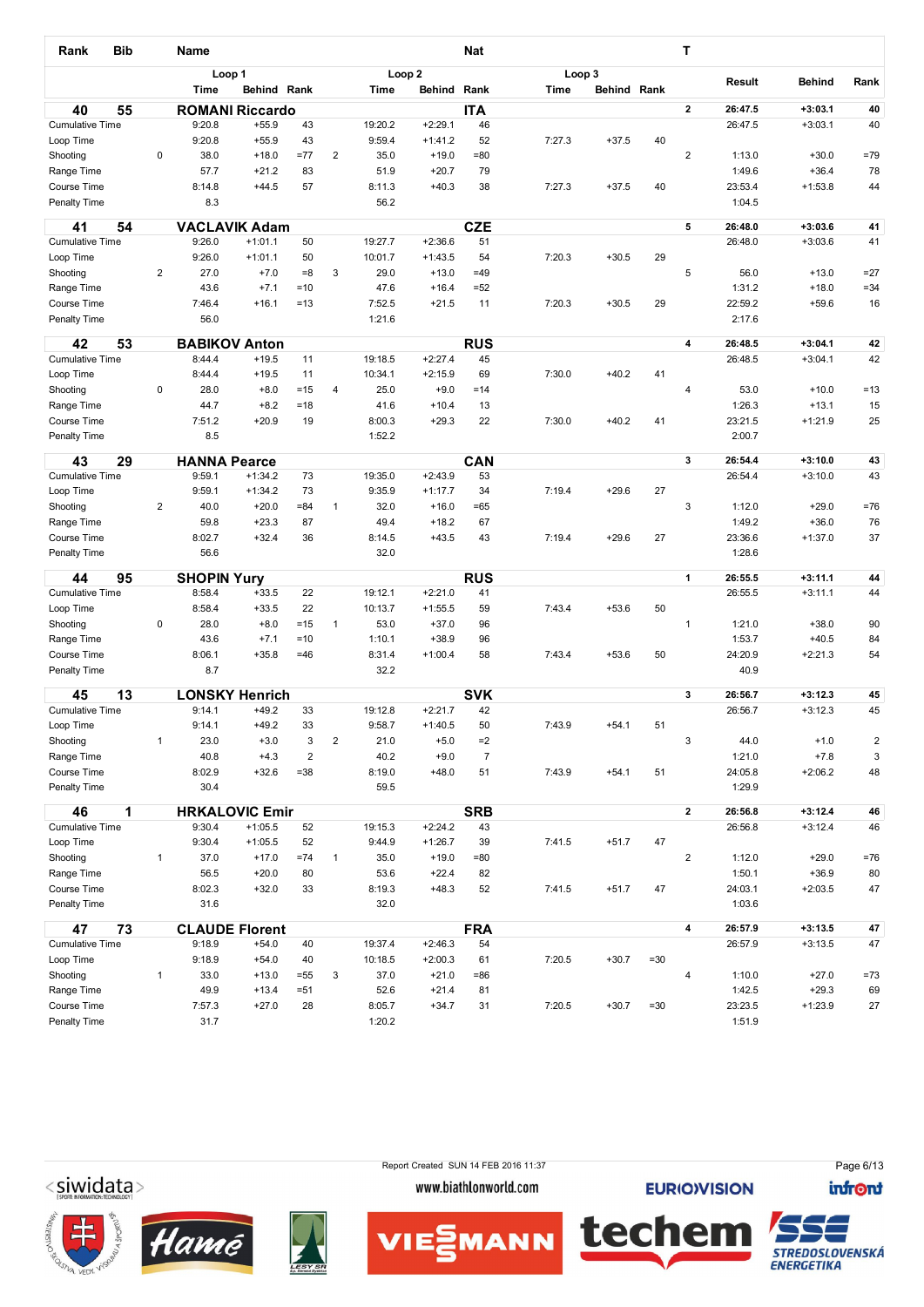| Rank                                | <b>Bib</b>     |                | <b>Name</b>                      |                    |              |                         |                   |                      | <b>Nat</b>       |        |             |       | Т                       |                    |                        |              |
|-------------------------------------|----------------|----------------|----------------------------------|--------------------|--------------|-------------------------|-------------------|----------------------|------------------|--------|-------------|-------|-------------------------|--------------------|------------------------|--------------|
|                                     |                |                | Loop 1                           |                    |              |                         | Loop <sub>2</sub> |                      |                  |        | Loop 3      |       |                         |                    |                        |              |
|                                     |                |                | Time                             | Behind Rank        |              |                         | Time              | Behind               | Rank             | Time   | Behind Rank |       |                         | Result             | <b>Behind</b>          | Rank         |
| 48                                  | 70             |                | <b>HAUMER Thomas</b>             |                    |              |                         |                   |                      | <b>AUT</b>       |        |             |       | 1                       | 27:01.6            | $+3:17.2$              | 48           |
| <b>Cumulative Time</b>              |                |                | 9:17.9                           | $+53.0$            | 37           |                         | 19:09.2           | $+2:18.1$            | 38               |        |             |       |                         | 27:01.6            | $+3:17.2$              | 48           |
| Loop Time                           |                |                | 9:17.9                           | $+53.0$            | 37           |                         | 9:51.3            | $+1:33.1$            | 45               | 7:52.4 | $+1:02.6$   | 61    |                         |                    |                        |              |
| Shooting                            |                | 0              | 31.0                             | $+11.0$            | $=44$        | 1                       | 32.0              | $+16.0$              | $=65$            |        |             |       | 1                       | 1:03.0             | $+20.0$                | $= 59$       |
| Range Time                          |                |                | 49.1                             | $+12.6$            | 48           |                         | 50.7              | $+19.5$              | 73               |        |             |       |                         | 1:39.8             | $+26.6$                | 59           |
| Course Time<br>Penalty Time         |                |                | 8:20.4<br>8.4                    | $+50.1$            | 65           |                         | 8:29.8<br>30.8    | $+58.8$              | 57               | 7:52.4 | $+1:02.6$   | 61    |                         | 24:42.6<br>39.2    | $+2:43.0$              | 58           |
|                                     |                |                |                                  |                    |              |                         |                   |                      |                  |        |             |       |                         |                    |                        |              |
| 49                                  | 49             |                | <b>OTCENAS Martin</b>            |                    |              |                         |                   |                      | <b>SVK</b>       |        |             |       | $\overline{\mathbf{4}}$ | 27:03.9            | $+3:19.5$              | 49           |
| <b>Cumulative Time</b>              |                |                | 9:21.2                           | $+56.3$            | 44           |                         | 19:47.4           | $+2:56.3$            | 57               |        |             |       |                         | 27:03.9            | $+3:19.5$              | 49           |
| Loop Time<br>Shooting               |                | $\mathbf{1}$   | 9:21.2<br>29.0                   | $+56.3$<br>$+9.0$  | 44<br>$= 29$ | 3                       | 10:26.2<br>32.0   | $+2:08.0$<br>$+16.0$ | 65<br>$=65$      | 7:16.5 | $+26.7$     | 23    | 4                       | 1:01.0             | $+18.0$                | $=49$        |
| Range Time                          |                |                | 46.9                             | $+10.4$            | $= 39$       |                         | 51.1              | $+19.9$              | $=76$            |        |             |       |                         | 1:38.0             | $+24.8$                | 56           |
| Course Time                         |                |                | 8:03.5                           | $+33.2$            | 41           |                         | 8:13.0            | $+42.0$              | 41               | 7:16.5 | $+26.7$     | 23    |                         | 23:33.0            | $+1:33.4$              | 34           |
| Penalty Time                        |                |                | 30.8                             |                    |              |                         | 1:22.1            |                      |                  |        |             |       |                         | 1:52.9             |                        |              |
|                                     |                |                |                                  |                    |              |                         |                   |                      |                  |        |             |       |                         |                    |                        |              |
| 50                                  | 44             |                | <b>KUEHN Johannes</b>            |                    |              |                         |                   |                      | <b>GER</b>       |        |             |       | 5                       | 27:10.2            | $+3:25.8$              | 50           |
| <b>Cumulative Time</b>              |                |                | 9:19.0                           | $+54.1$            | 41           |                         | 19:25.6           | $+2:34.5$            | 50               |        |             |       |                         | 27:10.2            | $+3:25.8$              | 50           |
| Loop Time                           |                | $\overline{2}$ | 9:19.0<br>29.0                   | $+54.1$            | 41<br>$= 29$ | 3                       | 10:06.6<br>35.0   | $+1:48.4$<br>$+19.0$ | 58<br>$= 80$     | 7:44.6 | $+54.8$     | 53    | 5                       | 1:04.0             | $+21.0$                | $=61$        |
| Shooting<br>Range Time              |                |                | 43.7                             | $+9.0$<br>$+7.2$   | $=12$        |                         | 52.1              | $+20.9$              | 80               |        |             |       |                         | 1:35.8             | $+22.6$                | 49           |
| Course Time                         |                |                | 7:41.1                           | $+10.8$            | 8            |                         | 7:53.1            | $+22.1$              | 12               | 7:44.6 | $+54.8$     | 53    |                         | 23:18.8            | $+1:19.2$              | 24           |
| Penalty Time                        |                |                | 54.2                             |                    |              |                         | 1:21.4            |                      |                  |        |             |       |                         | 2:15.6             |                        |              |
|                                     |                |                |                                  |                    |              |                         |                   |                      |                  |        |             |       |                         |                    |                        |              |
| 51                                  | 93             |                | <b>DOTSENKO Andriy</b><br>9:34.9 | $+1:10.0$          | 57           |                         | 19:22.7           | $+2:31.6$            | <b>UKR</b><br>49 |        |             |       | $\mathbf{2}$            | 27:13.1<br>27:13.1 | $+3:28.7$<br>$+3:28.7$ | 51<br>51     |
| <b>Cumulative Time</b><br>Loop Time |                |                | 9:34.9                           | $+1:10.0$          | 57           |                         | 9:47.8            | $+1:29.6$            | 43               | 7:50.4 | $+1:00.6$   | 58    |                         |                    |                        |              |
| Shooting                            |                | 1              | 26.0                             | $+6.0$             | $= 5$        | $\mathbf{1}$            | 27.0              | $+11.0$              | $= 31$           |        |             |       | $\overline{2}$          | 53.0               | $+10.0$                | $=13$        |
| Range Time                          |                |                | 41.6                             | $+5.1$             | 3            |                         | 44.0              | $+12.8$              | 31               |        |             |       |                         | 1:25.6             | $+12.4$                | 13           |
| Course Time                         |                |                | 8:19.4                           | $+49.1$            | 63           |                         | 8:31.6            | $+1:00.6$            | 60               | 7:50.4 | $+1:00.6$   | 58    |                         | 24:41.4            | $+2:41.8$              | 57           |
| Penalty Time                        |                |                | 33.9                             |                    |              |                         | 32.2              |                      |                  |        |             |       |                         | 1:06.1             |                        |              |
| 52                                  | 98             |                | <b>DUMONT Clement</b>            |                    |              |                         |                   |                      | <b>FRA</b>       |        |             |       | 1                       | 27:14.1            | $+3:29.7$              | 52           |
| <b>Cumulative Time</b>              |                |                | 9:14.6                           | $+49.7$            | 34           |                         | 19:17.2           | $+2:26.1$            | 44               |        |             |       |                         | 27:14.1            | $+3:29.7$              | 52           |
| Loop Time                           |                |                | 9:14.6                           | $+49.7$            | 34           |                         | 10:02.6           | $+1:44.4$            | 56               | 7:56.9 | $+1:07.1$   | 65    |                         |                    |                        |              |
| Shooting                            |                | 0              | 29.0                             | $+9.0$             | $= 29$       | $\mathbf{1}$            | 22.0              | $+6.0$               | $=4$             |        |             |       | 1                       | 51.0               | $+8.0$                 | 9            |
| Range Time                          |                |                | 45.5                             | $+9.0$             | $=27$        |                         | 39.5              | $+8.3$               | 5                |        |             |       |                         | 1:25.0             | $+11.8$                | 10           |
| Course Time                         |                |                | 8:19.7                           | $+49.4$            | 64           |                         | 8:48.6            | $+1:17.6$            | 70               | 7:56.9 | $+1:07.1$   | 65    |                         | 25:05.2            | $+3:05.6$              | 68           |
| Penalty Time                        |                |                | 9.4                              |                    |              |                         | 34.5              |                      |                  |        |             |       |                         | 43.9               |                        |              |
| 53                                  | 76             |                | <b>DUTTO Pietro</b>              |                    |              |                         |                   |                      | <b>ITA</b>       |        |             |       | 3                       | 27:18.5            | $+3:34.1$              | 53           |
| <b>Cumulative Time</b>              |                |                | 9:19.7                           | $+54.8$            | 42           |                         | 19:20.4           | $+2:29.3$            | 47               |        |             |       |                         | 27:18.5            | $+3:34.1$              | 53           |
| Loop Time                           |                |                | 9:19.7                           | $+54.8$            | 42           |                         | 10:00.7           | $+1:42.5$            | 53               | 7:58.1 | $+1:08.3$   | 66    |                         |                    |                        |              |
| Shooting                            |                | $\mathbf{1}$   | 28.0                             | $+8.0$             | $=15$        | $\overline{\mathbf{c}}$ | 28.0              | $+12.0$              | $= 35$           |        |             |       | 3                       | 56.0               | $+13.0$                | $=27$        |
| Range Time                          |                |                | 44.7                             | $+8.2$             | $=18$        |                         | 45.8              | $+14.6$              | 43               |        |             |       |                         | 1:30.5             | $+17.3$                | $= 29$       |
| Course Time                         |                |                | 8:02.8                           | $+32.5$            | 37           |                         | 8:17.1            | $+46.1$              | 47               | 7:58.1 | $+1:08.3$   | 66    |                         | 24:18.0            | $+2:18.4$              | 53           |
| Penalty Time                        |                |                | 32.2                             |                    |              |                         | 57.8              |                      |                  |        |             |       |                         | 1:30.0             |                        |              |
| 54                                  | 66             |                | <b>RAMANOUSKI Maksim</b>         |                    |              |                         |                   |                      | <b>BLR</b>       |        |             |       | $\mathbf{2}$            | 27:23.6            | $+3:39.2$              | 54           |
| <b>Cumulative Time</b>              |                |                | 9:34.8                           | $+1:09.9$          | 56           |                         | 19:21.8           | $+2:30.7$            | 48               |        |             |       |                         | 27:23.6            | $+3:39.2$              | 54           |
| Loop Time                           |                |                | 9:34.8                           | $+1:09.9$          | 56           |                         | 9:47.0            | $+1:28.8$            | 41               | 8:01.8 | $+1:12.0$   | $=70$ |                         |                    |                        |              |
| Shooting                            |                | $\mathbf{1}$   | 25.3                             | $+5.3$             | 4            | $\mathbf{1}$            | 24.0              | $+8.0$               | $= 8$            |        |             |       | $\overline{c}$          | 49.3               | $+6.3$                 | 5            |
| Range Time                          |                |                | 45.0                             | $+8.5$             | $= 21$       |                         | 40.9              | $+9.7$               | 11               |        |             |       |                         | 1:25.9             | $+12.7$                | 14           |
| Course Time                         |                |                | 8:17.7                           | $+47.4$            | 61           |                         | 8:33.9            | $+1:02.9$            | 62               | 8:01.8 | $+1:12.0$   | $=70$ |                         | 24:53.4            | $+2:53.8$              | 62           |
| Penalty Time                        |                |                | 32.1                             |                    |              |                         | 32.2              |                      |                  |        |             |       |                         | 1:04.3             |                        |              |
| 55                                  | $\overline{7}$ |                | <b>ANGELIS Apostolos</b>         |                    |              |                         |                   |                      | <b>GRE</b>       |        |             |       | 3                       | 27:24.6            | $+3:40.2$              | 55           |
| <b>Cumulative Time</b>              |                |                | 9:25.1                           | $+1:00.2$          | 47           |                         | 19:58.8           | $+3:07.7$            | $=64$            |        |             |       |                         | 27:24.6            | $+3:40.2$              | 55           |
| Loop Time                           |                |                | 9:25.1                           | $+1:00.2$          | 47           |                         | 10:33.7           | $+2:15.5$            | 68               | 7:25.8 | $+36.0$     | 36    |                         |                    |                        |              |
| Shooting                            |                | 0              | 33.0<br>53.2                     | $+13.0$<br>$+16.7$ | $= 55$       | 3                       | 30.0<br>49.0      | $+14.0$<br>$+17.8$   | $= 54$           |        |             |       | 3                       | 1:03.0<br>1:42.2   | $+20.0$<br>$+29.0$     | $= 59$<br>67 |
| Range Time<br>Course Time           |                |                | 8:23.6                           | $+53.3$            | $=66$<br>67  |                         | 8:17.7            | $+46.7$              | $=62$<br>49      | 7:25.8 | $+36.0$     | 36    |                         | 24:07.1            | $+2:07.5$              | 49           |
| Penalty Time                        |                |                | 8.3                              |                    |              |                         | 1:27.0            |                      |                  |        |             |       |                         | 1:35.3             |                        |              |
|                                     |                |                |                                  |                    |              |                         |                   |                      |                  |        |             |       |                         |                    |                        |              |











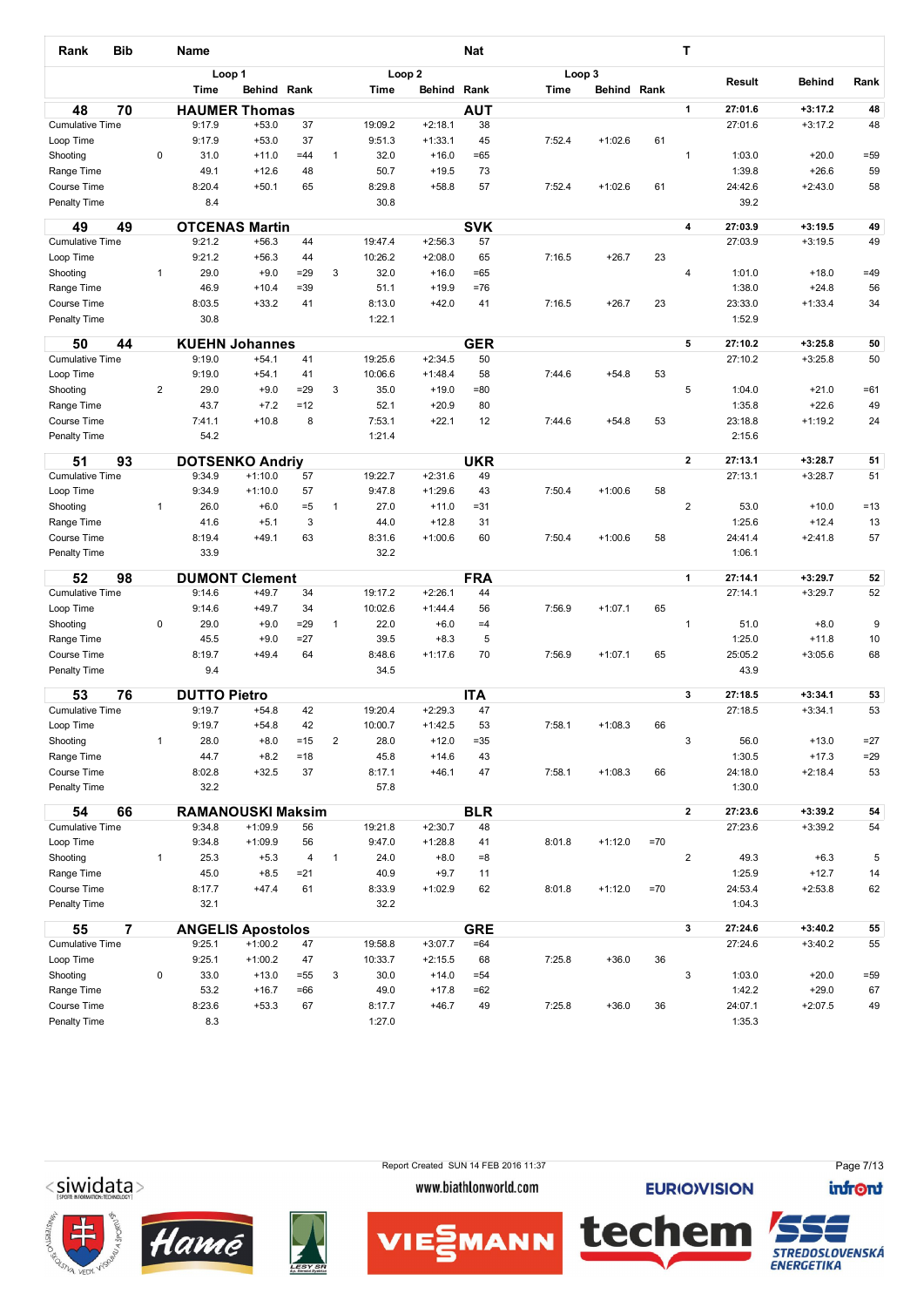| Rank                               | <b>Bib</b> |                | <b>Name</b>          |                                       |                |                |                 |                        | Nat              |        |             |       | т                       |                    |                        |             |
|------------------------------------|------------|----------------|----------------------|---------------------------------------|----------------|----------------|-----------------|------------------------|------------------|--------|-------------|-------|-------------------------|--------------------|------------------------|-------------|
|                                    |            |                |                      | Loop 1                                |                |                |                 | Loop <sub>2</sub>      |                  |        | Loop 3      |       |                         | Result             | <b>Behind</b>          | Rank        |
|                                    |            |                | Time                 | Behind Rank                           |                |                | Time            | Behind Rank            |                  | Time   | Behind Rank |       |                         |                    |                        |             |
| 56                                 | 26         |                | <b>JANIK Mateusz</b> |                                       |                |                |                 |                        | <b>POL</b>       |        |             |       | $\mathbf{2}$            | 27:29.7            | $+3:45.3$              | 56          |
| <b>Cumulative Time</b>             |            |                | 9:07.9<br>9:07.9     | $+43.0$                               | 29             |                | 19:33.2         | $+2:42.1$              | 52               |        |             | 64    |                         | 27:29.7            | $+3:45.3$              | 56          |
| Loop Time<br>Shooting              |            | 0              | 32.0                 | $+43.0$<br>$+12.0$                    | 29<br>$= 52$   | $\overline{2}$ | 10:25.3<br>30.0 | $+2:07.1$<br>$+14.0$   | 63<br>$= 54$     | 7:56.5 | $+1:06.7$   |       | $\overline{2}$          | 1:02.0             | $+19.0$                | $= 54$      |
| Range Time                         |            |                | 50.2                 | $+13.7$                               | $= 55$         |                | 49.8            | $+18.6$                | =69              |        |             |       |                         | 1:40.0             | $+26.8$                | 60          |
| Course Time                        |            |                | 8:09.8               | $+39.5$                               | 50             |                | 8:32.0          | $+1:01.0$              | 61               | 7:56.5 | $+1:06.7$   | 64    |                         | 24:38.3            | $+2:38.7$              | 56          |
| Penalty Time                       |            |                | 7.9                  |                                       |                |                | 1:03.5          |                        |                  |        |             |       |                         | 1:11.4             |                        |             |
| 57                                 | 47         |                |                      | <b>PLAKALOVIC Mladen</b>              |                |                |                 |                        | <b>BIH</b>       |        |             |       | 3                       | 27:39.0            | $+3:54.6$              | 57          |
| <b>Cumulative Time</b>             |            |                | 9:08.8               | $+43.9$                               | 31             |                | 19:45.9         | $+2:54.8$              | 56               |        |             |       |                         | 27:39.0            | $+3:54.6$              | 57          |
| Loop Time                          |            |                | 9:08.8               | $+43.9$                               | 31             |                | 10:37.1         | $+2:18.9$              | 71               | 7:53.1 | $+1:03.3$   | 62    |                         |                    |                        |             |
| Shooting                           |            | 0              | 36.0                 | $+16.0$                               | $= 72$         | 3              | 26.0            | $+10.0$                | $= 21$           |        |             |       | 3                       | 1:02.0             | $+19.0$                | $= 54$      |
| Range Time                         |            |                | 55.0<br>8:06.1       | $+18.5$<br>$+35.8$                    | $=75$<br>$=46$ |                | 46.4<br>8:24.8  | $+15.2$<br>$+53.8$     | 47<br>55         | 7:53.1 | $+1:03.3$   | 62    |                         | 1:41.4<br>24:24.0  | $+28.2$<br>$+2:24.4$   | 65<br>55    |
| Course Time<br><b>Penalty Time</b> |            |                | 7.7                  |                                       |                |                | 1:25.9          |                        |                  |        |             |       |                         | 1:33.6             |                        |             |
|                                    |            |                |                      |                                       |                |                |                 |                        |                  |        |             |       |                         |                    |                        |             |
| 58                                 | 14         |                | <b>REPO Antti</b>    |                                       |                |                |                 |                        | FIN              |        |             |       | $\mathbf{2}$            | 27:40.7            | $+3:56.3$              | 58          |
| <b>Cumulative Time</b>             |            |                | 10:19.0              | $+1:54.1$                             | 83             |                | 19:53.4         | $+3:02.3$              | 61               |        |             |       |                         | 27:40.7            | $+3:56.3$              | 58          |
| Loop Time<br>Shooting              |            | $\overline{2}$ | 10:19.0<br>34.0      | $+1:54.1$<br>$+14.0$                  | 83<br>$= 59$   | 0              | 9:34.4<br>28.0  | $+1:16.2$<br>$+12.0$   | 33<br>$= 35$     | 7:47.3 | $+57.5$     | 54    | $\overline{2}$          | 1:02.0             | $+19.0$                | $= 54$      |
| Range Time                         |            |                | 50.3                 | $+13.8$                               | 57             |                | 44.2            | $+13.0$                | $= 33$           |        |             |       |                         | 1:34.5             | $+21.3$                | $=45$       |
| Course Time                        |            |                | 8:30.3               | $+1:00.0$                             | 71             |                | 8:42.8          | $+1:11.8$              | 66               | 7:47.3 | $+57.5$     | 54    |                         | 25:00.4            | $+3:00.8$              | 65          |
| Penalty Time                       |            |                | 58.4                 |                                       |                |                | 7.4             |                        |                  |        |             |       |                         | 1:05.8             |                        |             |
|                                    |            |                |                      |                                       |                |                |                 |                        |                  |        |             |       | $\overline{2}$          |                    |                        |             |
| 59<br><b>Cumulative Time</b>       | 82         |                | 9:23.9               | <b>PLYWACZYK Krzysztof</b><br>$+59.0$ | 45             |                | 19:41.1         | $+2:50.0$              | <b>POL</b><br>55 |        |             |       |                         | 27:42.9<br>27:42.9 | $+3:58.5$<br>$+3:58.5$ | 59<br>59    |
| Loop Time                          |            |                | 9:23.9               | $+59.0$                               | 45             |                | 10:17.2         | $+1:59.0$              | 60               | 8:01.8 | $+1:12.0$   | $=70$ |                         |                    |                        |             |
| Shooting                           |            | 0              | 31.0                 | $+11.0$                               | $=44$          | $\overline{2}$ | 33.0            | $+17.0$                | =73              |        |             |       | $\overline{2}$          | 1:04.0             | $+21.0$                | $=61$       |
| Range Time                         |            |                | 47.5                 | $+11.0$                               | 45             |                | 48.9            | $+17.7$                | 61               |        |             |       |                         | 1:36.4             | $+23.2$                | 51          |
| Course Time                        |            |                | 8:27.6               | $+57.3$                               | 70             |                | 8:29.5          | $+58.5$                | 56               | 8:01.8 | $+1:12.0$   | $=70$ |                         | 24:58.9            | $+2:59.3$              | 63          |
| <b>Penalty Time</b>                |            |                | 8.8                  |                                       |                |                | 58.8            |                        |                  |        |             |       |                         | 1:07.6             |                        |             |
| 60                                 | 87         |                |                      | <b>KOSZTOLANYI Ondrei</b>             |                |                |                 |                        | <b>SVK</b>       |        |             |       | $\overline{\mathbf{2}}$ | 27:47.3            | +4:02.9                | 60          |
| <b>Cumulative Time</b>             |            |                | 9:24.9<br>9:24.9     | $+1:00.0$<br>$+1:00.0$                | 46<br>46       |                | 19:52.1         | $+3:01.0$<br>$+2:09.0$ | 60<br>66         | 7:55.2 |             | 63    |                         | 27:47.3            | $+4:02.9$              | 60          |
| Loop Time<br>Shooting              |            | 0              | 26.0                 | $+6.0$                                | $= 5$          | $\overline{2}$ | 10:27.2<br>32.0 | $+16.0$                | $=65$            |        | $+1:05.4$   |       | $\overline{2}$          | 58.0               | $+15.0$                | $=40$       |
| Range Time                         |            |                | 43.7                 | $+7.2$                                | $=12$          |                | 48.3            | $+17.1$                | 59               |        |             |       |                         | 1:32.0             | $+18.8$                | 38          |
| Course Time                        |            |                | 8:34.3               | $+1:04.0$                             | 73             |                | 8:40.7          | $+1:09.7$              | 65               | 7:55.2 | $+1:05.4$   | 63    |                         | 25:10.2            | $+3:10.6$              | 69          |
| <b>Penalty Time</b>                |            |                | 6.9                  |                                       |                |                | 58.2            |                        |                  |        |             |       |                         | 1:05.1             |                        |             |
| 61                                 | 6          |                |                      | <b>MONTELLO Giuseppe</b>              |                |                |                 |                        | <b>ITA</b>       |        |             |       | $\overline{7}$          | 27:47.8            | $+4:03.4$              | 61          |
| <b>Cumulative Time</b>             |            |                | 10:25.6              | $+2:00.7$                             | 85             |                | 20:31.8         | $+3:40.7$              | 72               |        |             |       |                         | 27:47.8            | $+4:03.4$              | 61          |
| Loop Time                          |            |                | 10:25.6              | $+2:00.7$                             | 85             |                | 10:06.2         | $+1:48.0$              | 57               | 7:16.0 | $+26.2$     | 22    |                         |                    |                        |             |
| Shooting                           |            | 4              | 39.0                 | $+19.0$                               | $= 80$         | $\mathsf 3$    | 28.0            | $+12.0$                | =35              |        |             |       | $\overline{7}$          | 1:07.0             | $+24.0$                | 68          |
| Range Time                         |            |                | 55.3                 | $+18.8$                               | 77             |                | 45.6            | $+14.4$                | 41               |        |             |       |                         | 1:40.9             | $+27.7$                | 64          |
| Course Time                        |            |                | 7:42.5               | $+12.2$                               | 10             |                | 7:56.4          | $+25.4$                | 17               | 7:16.0 | $+26.2$     | 22    |                         | 22:54.9            | $+55.3$                | 15          |
| Penalty Time                       |            |                | 1:47.8               |                                       |                |                | 1:24.2          |                        |                  |        |             |       |                         | 3:12.0             |                        |             |
| 62                                 | 99         |                |                      | <b>NEDZA-KUBINIEC Andrzej</b>         |                |                |                 |                        | <b>POL</b>       |        |             |       | $\mathbf{2}$            | 27:49.0            | 14:04.6                | 62          |
| <b>Cumulative Time</b>             |            |                | 9:47.1               | $+1:22.2$                             | 69             |                | 19:49.0         | $+2:57.9$              | 59               |        |             |       |                         | 27:49.0            | $+4:04.6$              | 62          |
| Loop Time                          |            |                | 9:47.1               | $+1:22.2$                             | 69             |                | 10:01.9         | $+1:43.7$              | 55               | 8:00.0 | $+1:10.2$   | 68    |                         |                    |                        |             |
| Shooting<br>Range Time             |            | $\mathbf{1}$   | 28.0<br>44.8         | $+8.0$<br>$+8.3$                      | $=15$<br>20    | $\mathbf{1}$   | 24.0            | $+8.0$                 | $=8$<br>14       |        |             |       | $\overline{2}$          | 52.0<br>1:26.6     | $+9.0$<br>$+13.4$      | $=10$<br>17 |
| Course Time                        |            |                | 8:26.6               | $+56.3$                               | 69             |                | 41.8<br>8:46.6  | $+10.6$<br>$+1:15.6$   | 69               | 8:00.0 | $+1:10.2$   | 68    |                         | 25:13.2            | $+3:13.6$              | 70          |
| Penalty Time                       |            |                | 35.7                 |                                       |                |                | 33.5            |                        |                  |        |             |       |                         | 1:09.2             |                        |             |
| 63                                 | 80         |                |                      | <b>ABROMCHYK Aliaksei</b>             |                |                |                 |                        | <b>BLR</b>       |        |             |       | 0                       | 27:51.6            | $+4:07.2$              | 63          |
| <b>Cumulative Time</b>             |            |                | 9:55.7               | $+1:30.8$                             | 71             |                | 19:48.0         | $+2:56.9$              | 58               |        |             |       |                         | 27:51.6            | $+4:07.2$              | 63          |
| Loop Time                          |            |                | 9:55.7               | $+1:30.8$                             | 71             |                | 9:52.3          | $+1:34.1$              | 46               | 8:03.6 | $+1:13.8$   | $=74$ |                         |                    |                        |             |
| Shooting                           |            | 0              | 34.0                 | $+14.0$                               | $= 59$         | $\pmb{0}$      | 31.0            | $+15.0$                | $=62$            |        |             |       | 0                       | 1:05.0             | $+22.0$                | $=64$       |
| Range Time                         |            |                | 53.1                 | $+16.6$                               | 65             |                | 47.5            | $+16.3$                | $=50$            |        |             |       |                         | 1:40.6             | $+27.4$                | 62          |
| Course Time                        |            |                | 8:53.5               | $+1:23.2$                             | $= 85$         |                | 8:57.8          | $+1:26.8$              | 78               | 8:03.6 | $+1:13.8$   | $=74$ |                         | 25:54.9            | $+3:55.3$              | 77          |
| Penalty Time                       |            |                | 9.1                  |                                       |                |                | 7.0             |                        |                  |        |             |       |                         | 16.1               |                        |             |

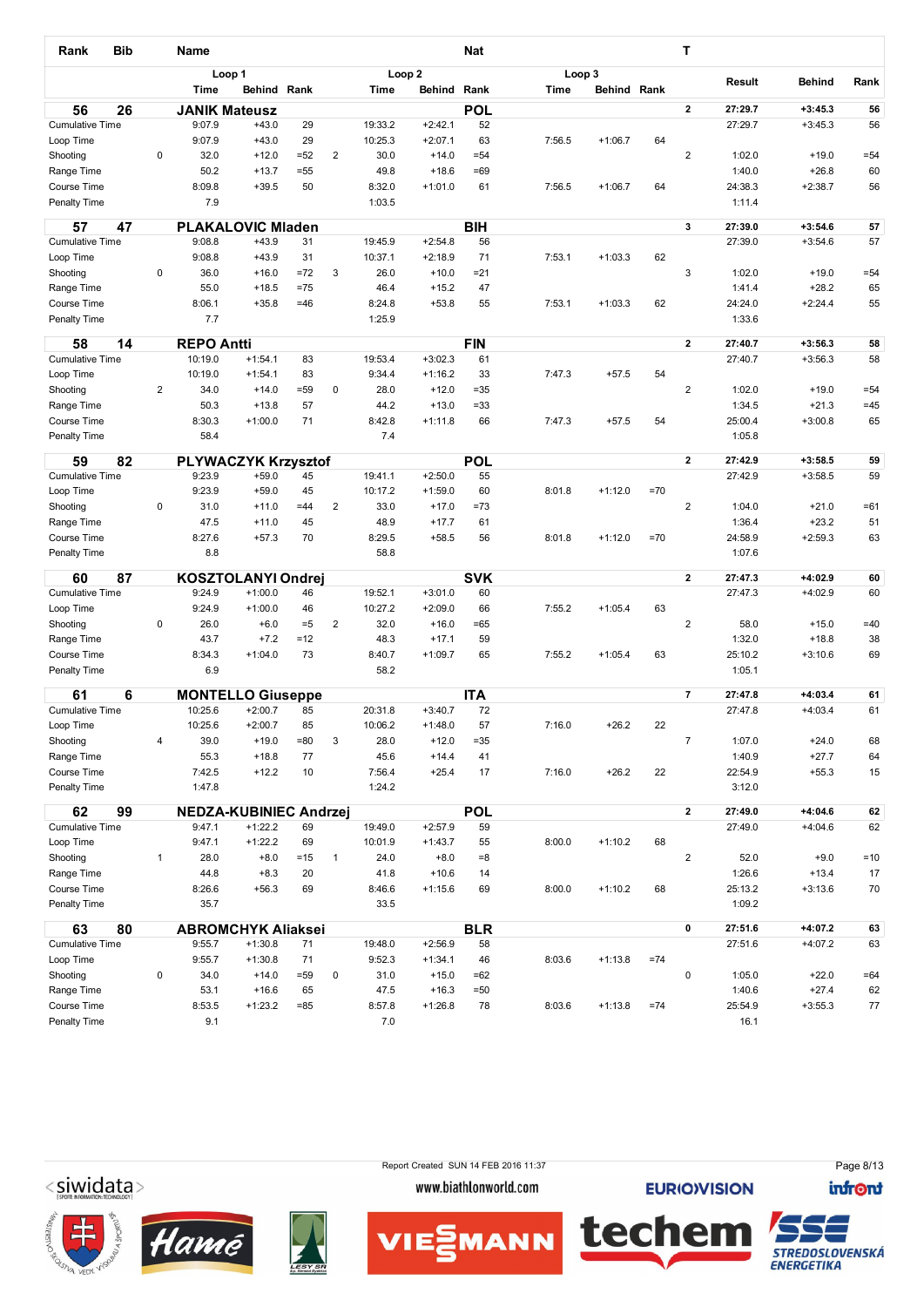| Rank                                | <b>Bib</b> |                | <b>Name</b>              |                    |                 |                |                    |                        | <b>Nat</b>     |        |             |       | т                       |                  |                    |             |
|-------------------------------------|------------|----------------|--------------------------|--------------------|-----------------|----------------|--------------------|------------------------|----------------|--------|-------------|-------|-------------------------|------------------|--------------------|-------------|
|                                     |            |                | Loop 1                   |                    |                 |                |                    | Loop <sub>2</sub>      |                | Loop 3 |             |       |                         | Result           | <b>Behind</b>      | Rank        |
|                                     |            |                | <b>Time</b>              | Behind Rank        |                 |                | <b>Time</b>        | Behind Rank            |                | Time   | Behind Rank |       |                         |                  |                    |             |
| 64                                  | 96         |                | <b>RUI Martin</b>        |                    |                 |                |                    |                        | <b>NOR</b>     |        |             |       | 3                       | 27:51.7          | $+4:07.3$          | 64          |
| <b>Cumulative Time</b>              |            |                | 9:43.3                   | $+1:18.4$          | 63              |                | 20:03.0            | $+3:11.9$              | 67             |        |             |       |                         | 27:51.7          | $+4:07.3$          | 64          |
| Loop Time                           |            |                | 9:43.3                   | $+1:18.4$          | 63              |                | 10:19.7            | $+2:01.5$              | 62             | 7:48.7 | $+58.9$     | 56    |                         |                  |                    |             |
| Shooting                            |            | $\mathbf{1}$   | 28.0<br>46.3             | $+8.0$<br>$+9.8$   | $=15$<br>34     | $\overline{2}$ | 29.0<br>47.3       | $+13.0$<br>$+16.1$     | $=49$<br>49    |        |             |       | 3                       | 57.0<br>1:33.6   | $+14.0$<br>$+20.4$ | $=32$<br>43 |
| Range Time<br>Course Time           |            |                | 8:23.8                   | $+53.5$            | 68              |                | 8:34.3             | $+1:03.3$              | 63             | 7:48.7 | $+58.9$     | 56    |                         | 24:46.8          | $+2:47.2$          | 60          |
| Penalty Time                        |            |                | 33.2                     |                    |                 |                | 58.1               |                        |                |        |             |       |                         | 1:31.3           |                    |             |
| 65                                  | 62         |                | <b>PENAR Rafal</b>       |                    |                 |                |                    |                        | <b>POL</b>     |        |             |       | 4                       | 27:52.2          | +4:07.8            | 65          |
| <b>Cumulative Time</b>              |            |                | 9:25.2                   | $+1:00.3$          | 48              |                | 20:02.9            | $+3:11.8$              | 66             |        |             |       |                         | 27:52.2          | $+4:07.8$          | 65          |
| Loop Time                           |            |                | 9:25.2                   | $+1:00.3$          | 48              |                | 10:37.7            | $+2:19.5$              | 73             | 7:49.3 | $+59.5$     | 57    |                         |                  |                    |             |
| Shooting                            |            | $\mathbf{1}$   | 34.0<br>50.1             | $+14.0$<br>$+13.6$ | $= 59$<br>54    | 3              | 30.0<br>49.2       | $+14.0$<br>$+18.0$     | $= 54$<br>66   |        |             |       | 4                       | 1:04.0<br>1:39.3 | $+21.0$<br>$+26.1$ | $=61$<br>58 |
| Range Time<br>Course Time           |            |                | 8:02.6                   | $+32.3$            | 35              |                | 8:23.5             | $+52.5$                | 54             | 7:49.3 | $+59.5$     | 57    |                         | 24:15.4          | $+2:15.8$          | 51          |
| <b>Penalty Time</b>                 |            |                | 32.5                     |                    |                 |                | 1:25.0             |                        |                |        |             |       |                         | 1:57.5           |                    |             |
|                                     |            |                |                          |                    |                 |                |                    |                        |                |        |             |       |                         |                  |                    |             |
| 66                                  | 5          |                | <b>USTUNTAS Ahmet</b>    |                    |                 |                |                    |                        | <b>TUR</b>     |        |             |       | 3                       | 27:56.5          | 14:12.1            | 66          |
| <b>Cumulative Time</b><br>Loop Time |            |                | 8:59.8<br>8:59.8         | $+34.9$<br>$+34.9$ | 24<br>24        |                | 19:57.5<br>10:57.7 | $+3:06.4$<br>$+2:39.5$ | 63<br>83       | 7:59.0 | $+1:09.2$   | 67    |                         | 27:56.5          | $+4:12.1$          | 66          |
| Shooting                            |            | 0              | 21.0                     | $+1.0$             | $\overline{2}$  | 3              | 28.0               | $+12.0$                | $= 35$         |        |             |       | 3                       | 49.0             | $+6.0$             | 4           |
| Range Time                          |            |                | 36.5                     | 0.0                | $\overline{1}$  |                | 45.9               | $+14.7$                | 44             |        |             |       |                         | 1:22.4           | $+9.2$             | 4           |
| <b>Course Time</b>                  |            |                | 8:14.7                   | $+44.4$            | 56              |                | 8:45.3             | $+1:14.3$              | 67             | 7:59.0 | $+1:09.2$   | 67    |                         | 24:59.0          | $+2:59.4$          | 64          |
| <b>Penalty Time</b>                 |            |                | 8.6                      |                    |                 |                | 1:26.5             |                        |                |        |             |       |                         | 1:35.1           |                    |             |
| 67                                  | 71         |                | <b>TRUSH Vitaliy</b>     |                    |                 |                |                    |                        | <b>UKR</b>     |        |             |       | 3                       | 28:02.4          | +4:18.0            | 67          |
| <b>Cumulative Time</b>              |            |                | 10:18.5                  | $+1:53.6$          | 82              |                | 19:58.8            | $+3:07.7$              | $=64$          |        |             |       |                         | 28:02.4          | $+4:18.0$          | 67          |
| Loop Time                           |            |                | 10:18.5                  | $+1:53.6$          | 82              |                | 9:40.3             | $+1:22.1$              | 35             | 8:03.6 | $+1:13.8$   | $=74$ |                         |                  |                    |             |
| Shooting                            |            | 3              | 28.0                     | $+8.0$             | $=15$           | 0              | 26.0               | $+10.0$                | $= 21$         |        |             |       | 3                       | 54.0             | $+11.0$            | $=18$       |
| Range Time                          |            |                | 43.2                     | $+6.7$             | 8               |                | 41.9               | $+10.7$                | 15             |        |             |       |                         | 1:25.1           | $+11.9$            | $=11$       |
| <b>Course Time</b>                  |            |                | 8:08.7                   | $+38.4$            | 49              |                | 8:50.2             | $+1:19.2$              | 72             | 8:03.6 | $+1:13.8$   | $=74$ |                         | 25:02.5          | $+3:02.9$          | 67          |
| Penalty Time                        |            |                | 1:26.6                   |                    |                 |                | 8.2                |                        |                |        |             |       |                         | 1:34.8           |                    |             |
| 68                                  | 74         |                | <b>DIETRICH Severin</b>  |                    |                 |                |                    |                        | <b>SUI</b>     |        |             |       | $\mathbf 2$             | 28:03.6          | $+4:19.2$          | 68          |
| <b>Cumulative Time</b>              |            |                | 10:34.5                  | $+2:09.6$          | 87              |                | 20:15.6            | $+3:24.5$              | 69             |        |             |       |                         | 28:03.6          | $+4:19.2$          | 68          |
| Loop Time                           |            |                | 10:34.5                  | $+2:09.6$          | 87              |                | 9:41.1             | $+1:22.9$              | 36             | 7:48.0 | $+58.2$     | 55    |                         |                  |                    |             |
| Shooting<br>Range Time              |            | $\overline{2}$ | 29.0<br>45.3             | $+9.0$<br>$+8.8$   | $= 29$<br>$=25$ | 0              | 25.0<br>42.3       | $+9.0$<br>$+11.1$      | $=14$<br>$=19$ |        |             |       | 2                       | 54.0<br>1:27.6   | $+11.0$<br>$+14.4$ | $=18$<br>20 |
| <b>Course Time</b>                  |            |                | 8:50.3                   | $+1:20.0$          | 84              |                | 8:50.9             | $+1:19.9$              | 73             | 7:48.0 | $+58.2$     | 55    |                         | 25:29.2          | $+3:29.6$          | 74          |
| Penalty Time                        |            |                | 58.9                     |                    |                 |                | 7.9                |                        |                |        |             |       |                         | 1:06.8           |                    |             |
| 69                                  | 56         |                | <b>SCHOEPFER Kenneth</b> |                    |                 |                |                    |                        | <b>SUI</b>     |        |             |       | $\mathbf{1}$            | 28:06.7          | +4:22.3            | 69          |
| <b>Cumulative Time</b>              |            |                | 10:05.9                  | $+1:41.0$          | 76              |                | 19:55.0            | $+3:03.9$              | 62             |        |             |       |                         | 28:06.7          | $+4:22.3$          | 69          |
| Loop Time                           |            |                | 10:05.9                  | $+1:41.0$          | 76              |                | 9:49.1             | $+1:30.9$              | 44             | 8:11.7 | $+1:21.9$   | 77    |                         |                  |                    |             |
| Shooting                            |            | $\mathbf{1}$   | 34.0                     | $+14.0$            | $= 59$          | 0              | 26.0               | $+10.0$                | $= 21$         |        |             |       | $\mathbf{1}$            | 1:00.0           | $+17.0$            | $=46$       |
| Range Time                          |            |                | 51.5                     | $+15.0$            | $= 59$          |                | 44.6               | $+13.4$                | 36             |        |             |       |                         | 1:36.1           | $+22.9$            | 50          |
| Course Time                         |            |                | 8:39.7                   | $+1:09.4$          | 74              |                | 8:56.9             | $+1:25.9$              | 77             | 8:11.7 | $+1:21.9$   | 77    |                         | 25:48.3          | $+3:48.7$          | 76          |
| Penalty Time                        |            |                | 34.7                     |                    |                 |                | 7.6                |                        |                |        |             |       |                         | 42.3             |                    |             |
| 70                                  | 39         |                | <b>TALIHAERM Johan</b>   |                    |                 |                |                    |                        | <b>EST</b>     |        |             |       | $\mathbf{2}$            | 28:09.8          | $+4:25.4$          | 70          |
| <b>Cumulative Time</b>              |            |                | 11:09.7                  | $+2:44.8$          | 92              |                | 20:43.4            | $+3:52.3$              | 73             |        |             |       |                         | 28:09.8          | $+4:25.4$          | 70          |
| Loop Time                           |            |                | 11:09.7                  | $+2:44.8$          | 92              |                | 9:33.7             | $+1:15.5$              | $= 30$         | 7:26.4 | $+36.6$     | 38    |                         |                  |                    |             |
| Shooting<br>Range Time              |            | $\mathbf{1}$   | 47.4<br>1:06.4           | $+27.4$<br>$+29.9$ | 94<br>95        | $\mathbf{1}$   | 38.0<br>56.6       | $+22.0$<br>$+25.4$     | =88<br>87      |        |             |       | $\overline{\mathbf{c}}$ | 1:25.4<br>2:03.0 | $+42.4$<br>$+49.8$ | 92<br>93    |
| Course Time                         |            |                | 9:54.9                   | $+2:24.6$          | 95              |                | 8:05.4             | $+34.4$                | $= 29$         | 7:26.4 | $+36.6$     | 38    |                         | 25:26.7          | $+3:27.1$          | 73          |
| Penalty Time                        |            |                | 8.4                      |                    |                 |                | 31.7               |                        |                |        |             |       |                         | 40.1             |                    |             |
| 71                                  | 50         |                | <b>RASTIC Damir</b>      |                    |                 |                |                    |                        | <b>SRB</b>     |        |             |       | 3                       | 28:11.7          | $+4:27.3$          | 71          |
| <b>Cumulative Time</b>              |            |                | 9:43.6                   | $+1:18.7$          | 64              |                | 20:09.5            | $+3:18.4$              | 68             |        |             |       |                         | 28:11.7          | $+4:27.3$          | 71          |
| Loop Time                           |            |                | 9:43.6                   | $+1:18.7$          | 64              |                | 10:25.9            | $+2:07.7$              | 64             | 8:02.2 | $+1:12.4$   | 72    |                         |                  |                    |             |
| Shooting                            |            | $\mathbf{1}$   | 46.0                     | $+26.0$            | 93              | $\overline{2}$ | 32.0               | $+16.0$                | =65            |        |             |       | 3                       | 1:18.0           | $+35.0$            | $= 87$      |
| Range Time                          |            |                | 1:02.7                   | $+26.2$            | 90              |                | 50.2               | $+19.0$                | 71             |        |             |       |                         | 1:52.9           | $+39.7$            | 82          |
| Course Time                         |            |                | 8:07.6                   | $+37.3$            | 48              |                | 8:36.2             | $+1:05.2$              | 64             | 8:02.2 | $+1:12.4$   | 72    |                         | 24:46.0          | $+2:46.4$          | 59          |
| Penalty Time                        |            |                | 33.3                     |                    |                 |                | 59.5               |                        |                |        |             |       |                         | 1:32.8           |                    |             |

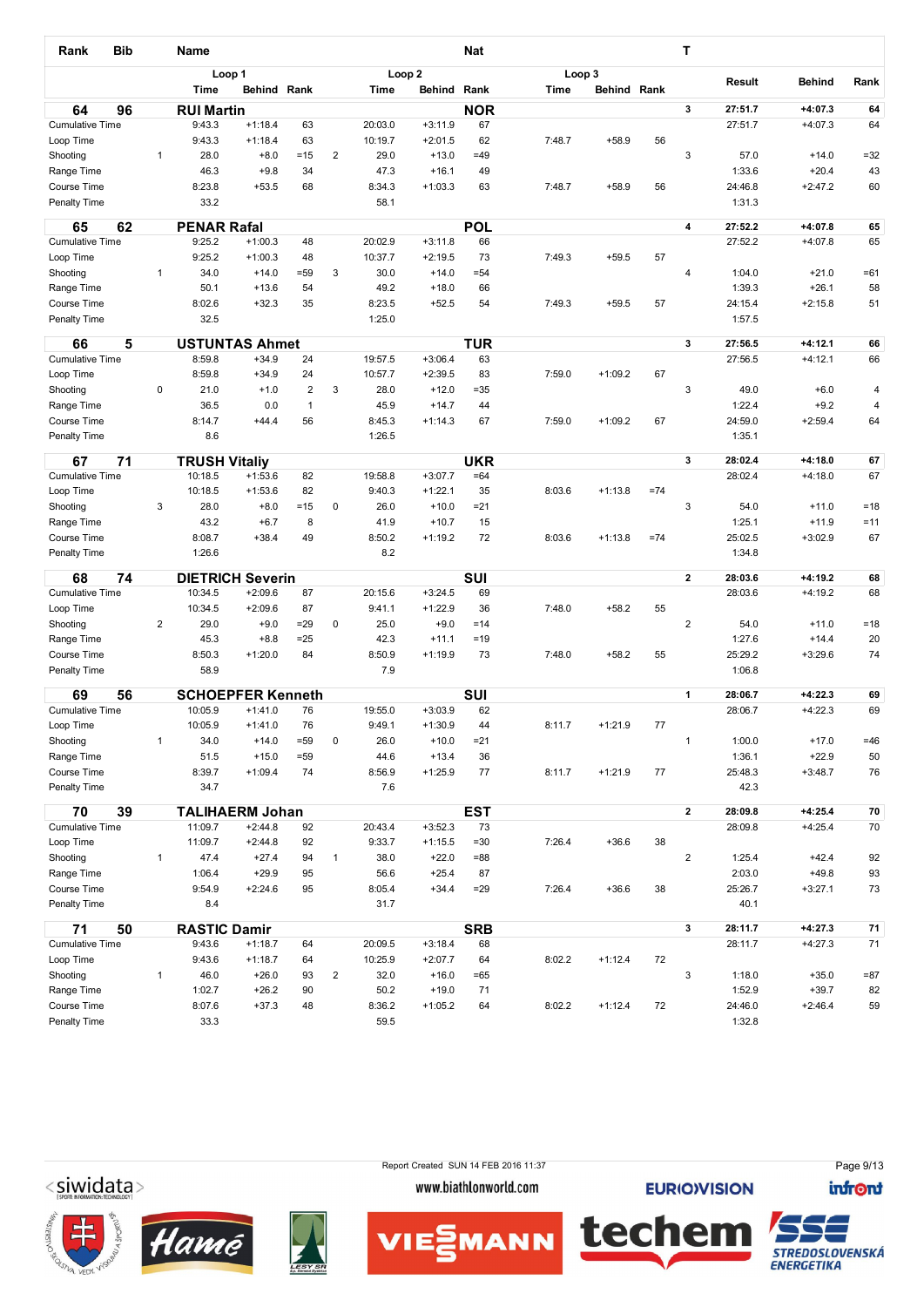| Rank                                | <b>Bib</b> |                | Name                             |                        |              |                |                    |                        | <b>Nat</b>          |             |                    |    | т                       |                    |                        |          |
|-------------------------------------|------------|----------------|----------------------------------|------------------------|--------------|----------------|--------------------|------------------------|---------------------|-------------|--------------------|----|-------------------------|--------------------|------------------------|----------|
|                                     |            |                |                                  | Loop 1                 |              |                |                    | Loop <sub>2</sub>      |                     | Loop 3      |                    |    |                         | Result             | <b>Behind</b>          | Rank     |
|                                     |            |                | <b>Time</b>                      | Behind Rank            |              |                | <b>Time</b>        | Behind                 | Rank                | <b>Time</b> | <b>Behind Rank</b> |    |                         |                    |                        |          |
| 72                                  | 97         |                | <b>WIESTNER TIII</b>             |                        |              |                |                    |                        | SUI                 |             |                    |    | $\overline{2}$          | 28:48.2            | $+5:03.8$              | 72       |
| <b>Cumulative Time</b>              |            |                | 9:51.7                           | $+1:26.8$              | 70           |                | 20:45.7            | $+3:54.6$              | 74                  |             |                    |    |                         | 28:48.2            | $+5:03.8$              | 72       |
| Loop Time                           |            | 0              | 9:51.7<br>33.0                   | $+1:26.8$<br>$+13.0$   | 70<br>$= 55$ | $\overline{2}$ | 10:54.0<br>29.0    | $+2:35.8$<br>$+13.0$   | 82<br>$=49$         | 8:02.5      | $+1:12.7$          | 73 | $\overline{\mathbf{c}}$ | 1:02.0             | $+19.0$                | $= 54$   |
| Shooting<br>Range Time              |            |                | 50.2                             | $+13.7$                | $= 55$       |                | 47.6               | $+16.4$                | $= 52$              |             |                    |    |                         | 1:37.8             | $+24.6$                | 55       |
| Course Time                         |            |                | 8:53.5                           | $+1:23.2$              | $= 85$       |                | 9:05.0             | $+1:34.0$              | 80                  | 8:02.5      | $+1:12.7$          | 73 |                         | 26:01.0            | $+4:01.4$              | 78       |
| Penalty Time                        |            |                | 8.0                              |                        |              |                | 1:01.4             |                        |                     |             |                    |    |                         | 1:09.4             |                        |          |
| 73                                  | 65         |                | <b>OZTUNC Zana</b>               |                        |              |                |                    |                        | <b>TUR</b>          |             |                    |    | $\mathbf{1}$            | 28:50.7            | $+5:06.3$              | 73       |
| <b>Cumulative Time</b>              |            |                | 9:45.6                           | $+1:20.7$              | 67           |                | 20:21.8            | $+3:30.7$              | 70                  |             |                    |    |                         | 28:50.7            | $+5:06.3$              | 73       |
| Loop Time<br>Shooting               |            | 0              | 9:45.6<br>32.0                   | $+1:20.7$<br>$+12.0$   | 67<br>$=52$  | $\mathbf{1}$   | 10:36.2<br>37.0    | $+2:18.0$<br>$+21.0$   | 70<br>=86           | 8:28.9      | $+1:39.1$          | 85 | $\mathbf{1}$            | 1:09.0             | $+26.0$                | $=70$    |
| Range Time                          |            |                | 52.4                             | $+15.9$                | 62           |                | 56.9               | $+25.7$                | 88                  |             |                    |    |                         | 1:49.3             | $+36.1$                | 77       |
| Course Time                         |            |                | 8:44.4                           | $+1:14.1$              | 80           |                | 9:01.9             | $+1:30.9$              | 79                  | 8:28.9      | $+1:39.1$          | 85 |                         | 26:15.2            | $+4:15.6$              | 79       |
| Penalty Time                        |            |                | 8.8                              |                        |              |                | 37.4               |                        |                     |             |                    |    |                         | 46.2               |                        |          |
| 74                                  | 23         |                | <b>SHAW Martin</b>               |                        |              |                |                    |                        | <b>GBR</b>          |             |                    |    | 4                       | 29:02.4            | $+5:18.0$              | 74       |
| <b>Cumulative Time</b>              |            |                | 9:41.8                           | $+1:16.9$              | 61           |                | 20:58.6            | $+4:07.5$              | 75                  |             |                    |    |                         | 29:02.4            | $+5:18.0$              | 74       |
| Loop Time                           |            |                | 9:41.8                           | $+1:16.9$              | 61           |                | 11:16.8            | $+2:58.6$              | 86                  | 8:03.8      | $+1:14.0$          | 76 |                         |                    |                        |          |
| Shooting                            |            | 1              | 38.0                             | $+18.0$                | $=77$        | 3              | 38.0               | $+22.0$                | $=88$               |             |                    |    | 4                       | 1:16.0             | $+33.0$                | $= 84$   |
| Range Time                          |            |                | 57.1                             | $+20.6$                | 82           |                | 57.6               | $+26.4$                | 89                  |             |                    |    |                         | 1:54.7             | $+41.5$                | $= 85$   |
| Course Time                         |            |                | 8:11.0                           | $+40.7$                | 52           |                | 8:45.9             | $+1:14.9$              | 68                  | 8:03.8      | $+1:14.0$          | 76 |                         | 25:00.7            | $+3:01.1$              | 66       |
| Penalty Time                        |            |                | 33.7                             |                        |              |                | 1:33.3             |                        |                     |             |                    |    |                         | 2:07.0             |                        |          |
| 75                                  | 16         |                | <b>BARTKO Simon</b>              |                        |              |                |                    |                        | <b>SVK</b>          |             |                    |    | $\overline{7}$          | 29:11.4            | $+5:27.0$              | 75       |
| <b>Cumulative Time</b>              |            |                | 9:46.9                           | $+1:22.0$              | 68           |                | 21:19.9            | $+4:28.8$              | 81                  |             |                    |    |                         | 29:11.4            | $+5:27.0$              | 75       |
| Loop Time                           |            |                | 9:46.9                           | $+1:22.0$              | 68           |                | 11:33.0            | $+3:14.8$              | 88                  | 7:51.5      | $+1:01.7$          | 59 |                         |                    |                        |          |
| Shooting                            |            | $\overline{2}$ | 40.0                             | $+20.0$                | $= 84$       | 5              | 36.0               | $+20.0$                | $= 84$              |             |                    |    | $\overline{7}$          | 1:16.0             | $+33.0$                | $= 84$   |
| Range Time                          |            |                | 56.6<br>7:53.2                   | $+20.1$<br>$+22.9$     | 81<br>22     |                | 55.2               | $+24.0$<br>$+43.0$     | 85<br>42            |             |                    |    |                         | 1:51.8             | $+38.6$                | 81       |
| Course Time<br>Penalty Time         |            |                | 57.1                             |                        |              |                | 8:14.0<br>2:23.8   |                        |                     | 7:51.5      | $+1:01.7$          | 59 |                         | 23:58.7<br>3:20.9  | $+1:59.1$              | 46       |
|                                     |            |                |                                  |                        |              |                |                    |                        |                     |             |                    |    |                         |                    |                        |          |
| 76<br><b>Cumulative Time</b>        | 28         |                | <b>ANDREJEVS Zans</b><br>10:15.6 | $+1:50.7$              | 81           |                | 21:01.3            | $+4:10.2$              | <b>LAT</b><br>$=76$ |             |                    |    | $\overline{\mathbf{4}}$ | 29:22.9<br>29:22.9 | $+5:38.5$<br>$+5:38.5$ | 76<br>76 |
| Loop Time                           |            |                | 10:15.6                          | $+1:50.7$              | 81           |                | 10:45.7            | $+2:27.5$              | 76                  | 8:21.6      | $+1:31.8$          | 79 |                         |                    |                        |          |
| Shooting                            |            | $\overline{2}$ | 41.0                             | $+21.0$                | $= 87$       | 2              | 32.0               | $+16.0$                | $=65$               |             |                    |    | 4                       | 1:13.0             | $+30.0$                | $=79$    |
| Range Time                          |            |                | 59.1                             | $+22.6$                | 85           |                | 50.9               | $+19.7$                | 74                  |             |                    |    |                         | 1:50.0             | $+36.8$                | 79       |
| Course Time                         |            |                | 8:18.1                           | $+47.8$                | 62           |                | 8:55.3             | $+1:24.3$              | 76                  | 8:21.6      | $+1:31.8$          | 79 |                         | 25:35.0            | $+3:35.4$              | 75       |
| Penalty Time                        |            |                | 58.4                             |                        |              |                | 59.5               |                        |                     |             |                    |    |                         | 1:57.9             |                        |          |
| 77                                  | 58         |                | <b>GOMBOS Karoly</b>             |                        |              |                |                    |                        | <b>HUN</b>          |             |                    |    | $\mathbf{2}$            | 29:24.7            | $+5:40.3$              | 77       |
| <b>Cumulative Time</b>              |            |                | 10:14.6                          | $+1:49.7$              | 80           |                | 21:01.3            | $+4:10.2$              | $=76$               |             |                    |    |                         | 29:24.7            | $+5:40.3$              | 77       |
| Loop Time                           |            |                | 10:14.6                          | $+1:49.7$              | 80           |                | 10:46.7            | $+2:28.5$              | 77                  | 8:23.4      | $+1:33.6$          | 80 |                         |                    |                        |          |
| Shooting                            |            | $\mathbf{1}$   | 34.0                             | $+14.0$                | $= 59$       | $\mathbf{1}$   | 31.0               | $+15.0$                | $=62$               |             |                    |    | $\overline{\mathbf{c}}$ | 1:05.0             | $+22.0$                | $=64$    |
| Range Time<br>Course Time           |            |                | 53.4<br>8:46.0                   | $+16.9$<br>$+1:15.7$   | $=68$<br>81  |                | 49.0<br>9:23.4     | $+17.8$<br>$+1:52.4$   | $=62$<br>$= 86$     | 8:23.4      | $+1:33.6$          | 80 |                         | 1:42.4<br>26:32.8  | $+29.2$<br>$+4:33.2$   | 68<br>83 |
| Penalty Time                        |            |                | 35.2                             |                        |              |                | 34.3               |                        |                     |             |                    |    |                         | 1:09.5             |                        |          |
| 78                                  | 100        |                | <b>STRUM Matthew</b>             |                        |              |                |                    |                        | CAN                 |             |                    |    | $\mathbf{1}$            | 29:25.2            | $+5:40.8$              | 78       |
| <b>Cumulative Time</b>              |            |                | 9:38.2                           | $+1:13.3$              | 58           |                | 20:26.6            | $+3:35.5$              | 71                  |             |                    |    |                         | 29:25.2            | $+5:40.8$              | 78       |
| Loop Time                           |            |                | 9:38.2                           | $+1:13.3$              | 58           |                | 10:48.4            | $+2:30.2$              | 79                  | 8:58.6      | $+2:08.8$          | 91 |                         |                    |                        |          |
| Shooting                            |            | 0              | 29.0                             | $+9.0$                 | $= 29$       | $\mathbf{1}$   | 28.0               | $+12.0$                | $= 35$              |             |                    |    | 1                       | 57.0               | $+14.0$                | $=32$    |
| Range Time                          |            |                | 48.2                             | $+11.7$                | 46           |                | 46.1               | $+14.9$                | 45                  |             |                    |    |                         | 1:34.3             | $+21.1$                | 44       |
| Course Time<br>Penalty Time         |            |                | 8:41.0                           | $+1:10.7$              | 76           |                | 9:27.5             | $+1:56.5$              | 91                  | 8:58.6      | $+2:08.8$          | 91 |                         | 27:07.1            | $+5:07.5$              | 89       |
|                                     |            |                | 9.0                              |                        |              |                | 34.8               |                        |                     |             |                    |    |                         | 43.8               |                        |          |
| 79                                  | 57         |                | <b>DAMJANOVSKI Darko</b>         |                        |              |                |                    |                        | <b>MKD</b>          |             |                    |    | $\mathbf{2}$            | 29:30.9            | $+5:46.5$              | 79       |
| <b>Cumulative Time</b><br>Loop Time |            |                | 10:12.4<br>10:12.4               | $+1:47.5$<br>$+1:47.5$ | 78<br>78     |                | 21:04.8<br>10:52.4 | $+4:13.7$<br>$+2:34.2$ | 78<br>81            | 8:26.1      | $+1:36.3$          | 83 |                         | 29:30.9            | $+5:46.5$              | 79       |
| Shooting                            |            | 1              | 36.0                             | $+16.0$                | $= 72$       | $\mathbf{1}$   | 39.0               | $+23.0$                | 90                  |             |                    |    | $\overline{c}$          | 1:15.0             | $+32.0$                | $= 81$   |
| Range Time                          |            |                | 55.4                             | $+18.9$                | 78           |                | 59.8               | $+28.6$                | 91                  |             |                    |    |                         | 1:55.2             | $+42.0$                | 87       |
| Course Time                         |            |                | 8:42.4                           | $+1:12.1$              | 78           |                | 9:18.8             | $+1:47.8$              | 82                  | 8:26.1      | $+1:36.3$          | 83 |                         | 26:27.3            | $+4:27.7$              | 81       |
| Penalty Time                        |            |                | 34.6                             |                        |              |                | 33.8               |                        |                     |             |                    |    |                         | 1:08.4             |                        |          |
|                                     |            |                |                                  |                        |              |                |                    |                        |                     |             |                    |    |                         |                    |                        |          |

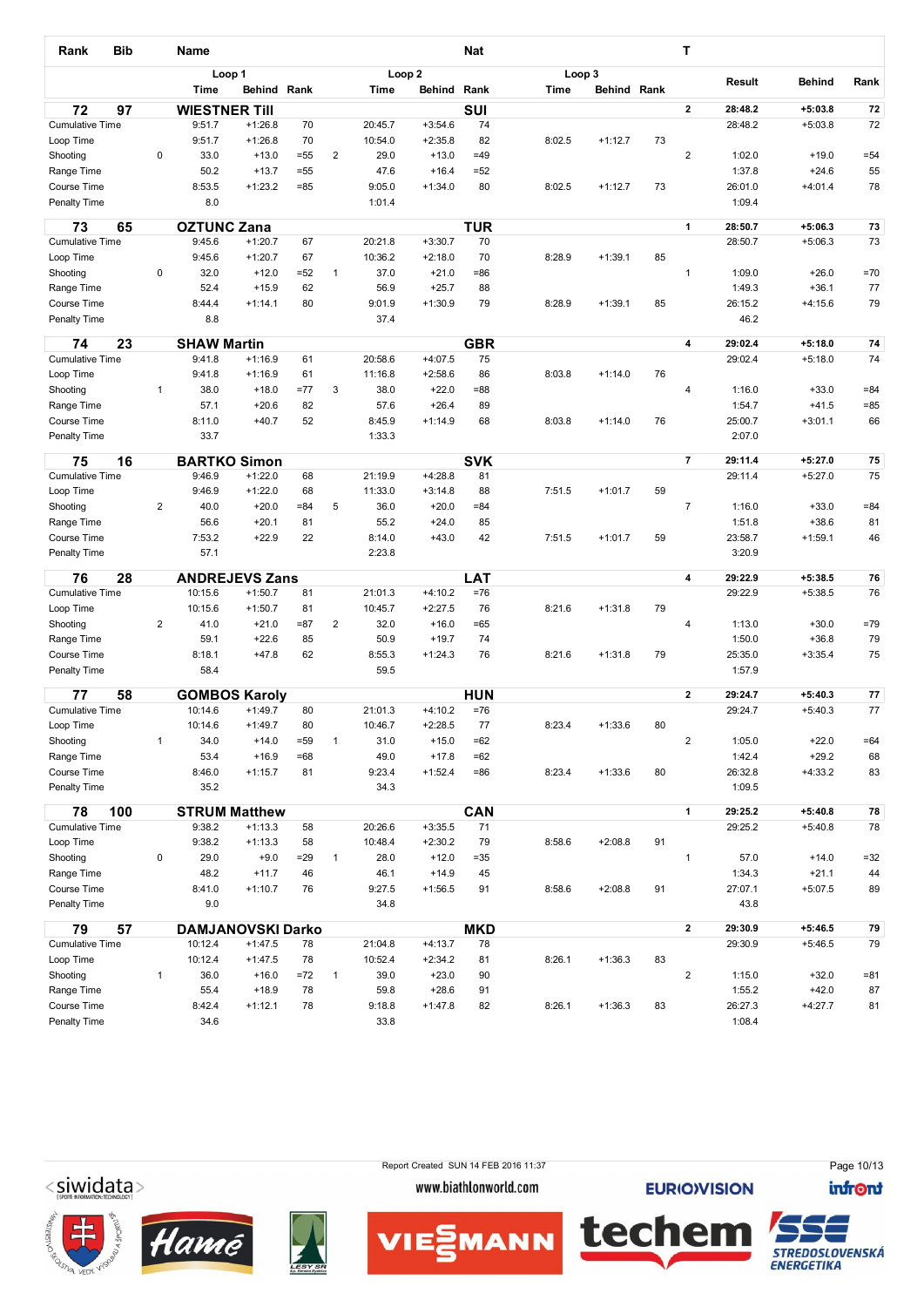| Rank                         | <b>Bib</b> |                | <b>Name</b>                    |                           |                |                |                  |                      | <b>Nat</b>       |        |             |    | т              |                    |                        |                 |
|------------------------------|------------|----------------|--------------------------------|---------------------------|----------------|----------------|------------------|----------------------|------------------|--------|-------------|----|----------------|--------------------|------------------------|-----------------|
|                              |            |                |                                | Loop 1                    |                |                |                  | Loop <sub>2</sub>    |                  |        | Loop 3      |    |                |                    |                        |                 |
|                              |            |                | Time                           | Behind Rank               |                |                | Time             | Behind               | Rank             | Time   | Behind Rank |    |                | Result             | Behind                 | Rank            |
| 80                           | 52         |                |                                | <b>FOUNTAIN Vinny</b>     |                |                |                  |                      | <b>GBR</b>       |        |             |    | 5              | 29:34.4            | $+5:50.0$              | 80              |
| <b>Cumulative Time</b>       |            |                | 10:25.8                        | $+2:00.9$                 | 86             |                | 21:34.2          | $+4:43.1$            | 83               |        |             |    |                | 29:34.4            | $+5:50.0$              | 80              |
| Loop Time                    |            |                | 10:25.8                        | $+2:00.9$                 | 86             |                | 11:08.4          | $+2:50.2$            | 84               | 8:00.2 | $+1:10.4$   | 69 |                |                    |                        |                 |
| Shooting                     |            | $\overline{2}$ | 34.0                           | $+14.0$                   | $= 59$         | 3              | 32.0             | $+16.0$              | $=65$            |        |             |    | 5              | 1:06.0             | $+23.0$                | 67              |
| Range Time                   |            |                | 54.1                           | $+17.6$                   | 72             |                | 49.1             | $+17.9$              | 65               |        |             |    |                | 1:43.2             | $+30.0$                | 71              |
| Course Time<br>Penalty Time  |            |                | 8:31.9<br>59.8                 | $+1:01.6$                 | 72             |                | 8:51.7<br>1:27.6 | $+1:20.7$            | 74               | 8:00.2 | $+1:10.4$   | 69 |                | 25:23.8<br>2:27.4  | $+3:24.2$              | 71              |
| 81                           | 43         |                | <b>DUPUIS Alex</b>             |                           |                |                |                  |                      | CAN              |        |             |    | 5              | 29:39.6            | $+5:55.2$              | 81              |
| <b>Cumulative Time</b>       |            |                | 9:34.5                         | $+1:09.6$                 | 55             |                | 21:21.0          | $+4:29.9$            | 82               |        |             |    |                | 29:39.6            | $+5:55.2$              | 81              |
| Loop Time                    |            |                | 9:34.5                         | $+1:09.6$                 | 55             |                | 11:46.5          | $+3:28.3$            | 91               | 8:18.6 | $+1:28.8$   | 78 |                |                    |                        |                 |
| Shooting                     |            | $\mathbf{1}$   | 29.0<br>46.6                   | $+9.0$<br>$+10.1$         | $= 29$<br>36   | 4              | 28.0<br>48.0     | $+12.0$<br>$+16.8$   | $= 35$<br>$= 56$ |        |             |    | 5              | 57.0<br>1:34.6     | $+14.0$<br>$+21.4$     | $=32$<br>47     |
| Range Time<br>Course Time    |            |                | 8:15.0                         | $+44.7$                   | 58             |                | 8:52.8           | $+1:21.8$            | 75               | 8:18.6 | $+1:28.8$   | 78 |                | 25:26.4            | $+3:26.8$              | 72              |
| <b>Penalty Time</b>          |            |                | 32.9                           |                           |                |                | 2:05.7           |                      |                  |        |             |    |                | 2:38.6             |                        |                 |
|                              |            |                |                                |                           |                |                |                  |                      |                  |        |             |    |                |                    |                        |                 |
| 82                           | 84         |                |                                | <b>ZNIDARSIC Nace</b>     |                |                |                  |                      | <b>SLO</b>       |        |             |    | $\overline{2}$ | 29:40.1            | $+5:55.7$              | 82              |
| <b>Cumulative Time</b>       |            |                | 9:59.0                         | $+1:34.1$                 | 72             |                | 21:15.6          | $+4:24.5$            | 80               |        |             |    |                | 29:40.1            | $+5:55.7$              | 82              |
| Loop Time                    |            |                | 9:59.0                         | $+1:34.1$                 | 72             |                | 11:16.6          | $+2:58.4$            | 85               | 8:24.5 | $+1:34.7$   | 81 |                |                    |                        |                 |
| Shooting<br>Range Time       |            | 0              | 28.0<br>45.1                   | $+8.0$<br>$+8.6$          | $=15$<br>24    | $\overline{2}$ | 26.0<br>42.3     | $+10.0$<br>$+11.1$   | $= 21$<br>$=19$  |        |             |    | $\overline{2}$ | 54.0<br>1:27.4     | $+11.0$<br>$+14.2$     | $=18$<br>19     |
| Course Time                  |            |                | 9:05.5                         | $+1:35.2$                 | 91             |                | 9:26.6           | $+1:55.6$            | 90               | 8:24.5 | $+1:34.7$   | 81 |                | 26:56.6            | $+4:57.0$              | 86              |
| Penalty Time                 |            |                | 8.4                            |                           |                |                | 1:07.7           |                      |                  |        |             |    |                | 1:16.1             |                        |                 |
|                              |            |                |                                |                           |                |                |                  |                      |                  |        |             |    |                |                    |                        |                 |
| 83                           | 83         |                | <b>DEMKOV</b>                  | <b>Deivid</b>             |                |                |                  |                      | LTU              |        |             |    | $\mathbf{2}$   | 30:05.8            | $+6:21.4$              | 83              |
| <b>Cumulative Time</b>       |            |                | 10:47.3                        | $+2:22.4$                 | 88<br>88       |                | 21:37.2          | $+4:46.1$            | 85<br>80         |        |             | 84 |                | 30:05.8            | $+6:21.4$              | 83              |
| Loop Time<br>Shooting        |            | $\mathbf{1}$   | 10:47.3<br>45.0                | $+2:22.4$<br>$+25.0$      | 92             | 1              | 10:49.9<br>30.0  | $+2:31.7$<br>$+14.0$ | $= 54$           | 8:28.6 | $+1:38.8$   |    | $\overline{2}$ | 1:15.0             | $+32.0$                | $= 81$          |
| Range Time                   |            |                | 1:03.7                         | $+27.2$                   | 92             |                | 51.0             | $+19.8$              | 75               |        |             |    |                | 1:54.7             | $+41.5$                | $= 85$          |
| Course Time                  |            |                | 9:08.0                         | $+1:37.7$                 | 92             |                | 9:23.4           | $+1:52.4$            | $= 86$           | 8:28.6 | $+1:38.8$   | 84 |                | 27:00.0            | $+5:00.4$              | 87              |
| Penalty Time                 |            |                | 35.6                           |                           |                |                | 35.5             |                      |                  |        |             |    |                | 1:11.1             |                        |                 |
|                              |            |                |                                |                           |                |                |                  |                      |                  |        |             |    |                |                    |                        |                 |
| 84<br><b>Cumulative Time</b> | 10         |                | <b>PANYIK David</b><br>10:21.7 | $+1:56.8$                 | 84             |                | 21:09.5          | $+4:18.4$            | <b>HUN</b><br>79 |        |             |    | 1              | 30:18.8<br>30:18.8 | $+6:34.4$<br>$+6:34.4$ | 84<br>84        |
| Loop Time                    |            |                | 10:21.7                        | $+1:56.8$                 | 84             |                | 10:47.8          | $+2:29.6$            | 78               | 9:09.3 | $+2:19.5$   | 94 |                |                    |                        |                 |
| Shooting                     |            | $\mathbf{1}$   | 39.0                           | $+19.0$                   | $= 80$         | 0              | 43.0             | $+27.0$              | 92               |        |             |    | $\mathbf{1}$   | 1:22.0             | $+39.0$                | 91              |
| Range Time                   |            |                | 58.4                           | $+21.9$                   | 84             |                | 1:00.7           | $+29.5$              | 92               |        |             |    |                | 1:59.1             | $+45.9$                | 91              |
| Course Time                  |            |                | 8:49.0                         | $+1:18.7$                 | 83             |                | 9:38.7           | $+2:07.7$            | 94               | 9:09.3 | $+2:19.5$   | 94 |                | 27:37.0            | $+5:37.4$              | 92              |
| Penalty Time                 |            |                | 34.3                           |                           |                |                | 8.4              |                      |                  |        |             |    |                | 42.7               |                        |                 |
| 85                           | 77         |                | <b>VAHTRA Eno</b>              |                           |                |                |                  |                      | <b>EST</b>       |        |             |    | $\overline{7}$ | 30:22.7            | $+6:38.3$              | $= 85$          |
| <b>Cumulative Time</b>       |            |                | 12:01.1                        | $+3:36.2$                 | 95             |                | 22:38.4          | $+5:47.3$            | 92               |        |             |    |                | 30:22.7            | $+6:38.3$              | 85              |
| Loop Time                    |            |                | 12:01.1                        | $+3:36.2$                 | 95             |                | 10:37.3          | $+2:19.1$            | 72               | 7:44.3 | $+54.5$     | 52 |                |                    |                        |                 |
| Shooting                     |            | 5              | 1:01.0                         | $+41.0$                   | 97             | $\mathbf 2$    | 30.0             | $+14.0$              | $= 54$           |        |             |    | $\overline{7}$ | 1:31.0             | $+48.0$                | 96              |
| Range Time                   |            |                | 1:19.8                         | $+43.3$                   | 97             |                | 48.8             | $+17.6$              | 60               |        |             |    |                | 2:08.6             | $+55.4$                | 95              |
| Course Time                  |            |                | 8:16.9                         | $+46.6$                   | 60             |                | 8:49.1           | $+1:18.1$            | 71               | 7:44.3 | $+54.5$     | 52 |                | 24:50.3            | $+2:50.7$              | 61              |
| Penalty Time                 |            |                | 2:24.4                         |                           |                |                | 59.4             |                      |                  |        |             |    |                | 3:23.8             |                        |                 |
| 85                           | 94         |                |                                | <b>FRANCL Martin</b>      |                |                |                  |                      | <b>SVK</b>       |        |             |    | 4              | 30:22.7            | $+6:38.3$              | $= 85$          |
| <b>Cumulative Time</b>       |            |                | 10:05.6                        | $+1:40.7$                 | 75             |                | 21:57.5          | $+5:06.4$            | 90               |        |             |    |                | 30:22.7            | $+6:38.3$              | 85              |
| Loop Time                    |            |                | 10:05.6                        | $+1:40.7$                 | 75             |                | 11:51.9          | $+3:33.7$            | 92               | 8:25.2 | $+1:35.4$   | 82 |                |                    |                        |                 |
| Shooting                     |            | $\mathbf{1}$   | 32.0                           | $+12.0$                   | $=52$          | 3              | 29.0             | $+13.0$              | $=49$            |        |             |    | 4              | 1:01.0             | $+18.0$                | $=49$           |
| Range Time                   |            |                | 50.0                           | $+13.5$                   | 53             |                | 47.5             | $+16.3$              | $= 50$           |        |             |    |                | 1:37.5             | $+24.3$                | $= 53$          |
| Course Time<br>Penalty Time  |            |                | 8:43.5<br>32.1                 | $+1:13.2$                 | 79             |                | 9:10.9<br>1:53.5 | $+1:39.9$            | 81               | 8:25.2 | $+1:35.4$   | 82 |                | 26:19.6<br>2:25.6  | $+4:20.0$              | 80              |
|                              |            |                |                                |                           |                |                |                  |                      |                  |        |             |    |                |                    |                        |                 |
| 87                           | 78         |                |                                | <b>ORYASHKOV Vladimir</b> |                |                |                  |                      | <b>BUL</b>       |        |             |    | 3              | 30:23.6            | $+6:39.2$              | 87              |
| <b>Cumulative Time</b>       |            |                | 10:54.9                        | $+2:30.0$                 | 89             |                | 21:36.9          | $+4:45.8$            | 84               |        |             |    |                | 30:23.6            | $+6:39.2$              | 87              |
| Loop Time                    |            |                | 10:54.9                        | $+2:30.0$                 | 89             |                | 10:42.0          | $+2:23.8$            | 74               | 8:46.7 | $+1:56.9$   | 89 | 3              |                    |                        |                 |
| Shooting<br>Range Time       |            | $\overline{2}$ | 35.0<br>53.4                   | $+15.0$<br>$+16.9$        | $=69$<br>$=68$ | $\mathbf{1}$   | 26.0<br>44.1     | $+10.0$<br>$+12.9$   | $= 21$<br>32     |        |             |    |                | 1:01.0<br>1:37.5   | $+18.0$<br>$+24.3$     | $=49$<br>$= 53$ |
| Course Time                  |            |                | 9:00.2                         | $+1:29.9$                 | 90             |                | 9:22.5           | $+1:51.5$            | 85               | 8:46.7 | $+1:56.9$   | 89 |                | 27:09.4            | $+5:09.8$              | 90              |
| Penalty Time                 |            |                | 1:01.3                         |                           |                |                | 35.4             |                      |                  |        |             |    |                | 1:36.7             |                        |                 |
|                              |            |                |                                |                           |                |                |                  |                      |                  |        |             |    |                |                    |                        |                 |





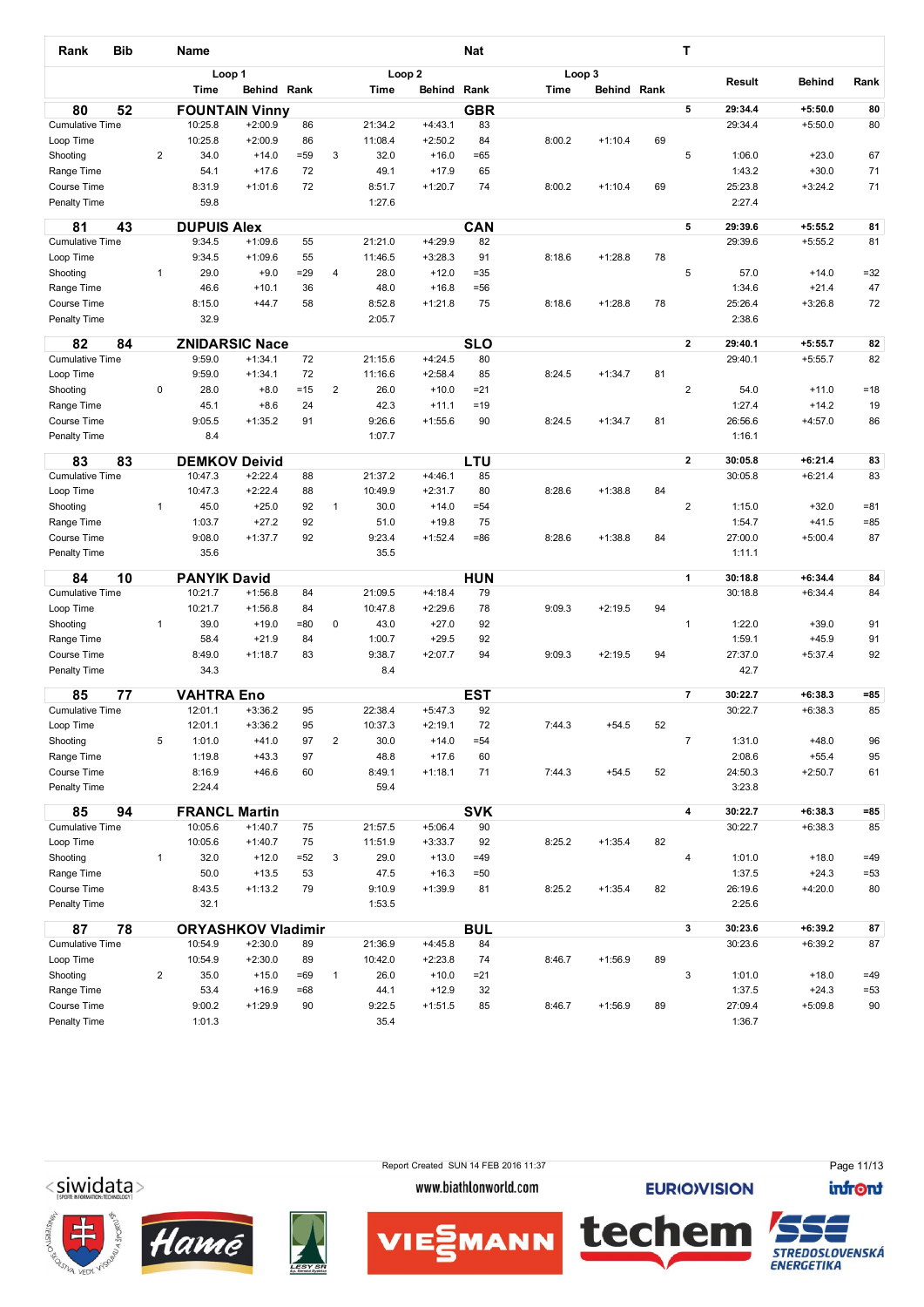| <b>Bib</b><br>Rank                  |                | <b>Name</b>           |                                   |              |                |                    |                        | <b>Nat</b>      |         |                    |    | т              |                  |                    |              |
|-------------------------------------|----------------|-----------------------|-----------------------------------|--------------|----------------|--------------------|------------------------|-----------------|---------|--------------------|----|----------------|------------------|--------------------|--------------|
|                                     |                |                       | Loop 1                            |              |                |                    | Loop <sub>2</sub>      |                 |         | Loop 3             |    |                | <b>Result</b>    | <b>Behind</b>      | Rank         |
|                                     |                | <b>Time</b>           | Behind Rank                       |              |                | <b>Time</b>        | Behind Rank            |                 | Time    | <b>Behind Rank</b> |    |                |                  |                    |              |
| 88<br>63                            |                |                       | <b>SERDIUKOV Artiom</b>           |              |                |                    |                        | LTU             |         |                    |    | 3              | 30:44.9          | $+7:00.5$          | 88           |
| <b>Cumulative Time</b>              |                | 10:02.0               | $+1:37.1$                         | 74           |                | 21:59.9            | $+5:08.8$              | 91              |         |                    |    |                | 30:44.9          | $+7:00.5$          | 88           |
| Loop Time                           |                | 10:02.0               | $+1:37.1$                         | 74           |                | 11:57.9            | $+3:39.7$              | 94              | 8:45.0  | $+1:55.2$          | 88 |                |                  |                    |              |
| Shooting                            | 0              | 33.0<br>54.3          | $+13.0$<br>$+17.8$                | $= 55$<br>74 | 3              | 45.0<br>1:04.2     | $+29.0$<br>$+33.0$     | 94<br>93        |         |                    |    | 3              | 1:18.0<br>1:58.5 | $+35.0$<br>$+45.3$ | $= 87$<br>90 |
| Range Time<br>Course Time           |                | 8:59.0                | $+1:28.7$                         | $= 88$       |                | 9:19.5             | $+1:48.5$              | 83              | 8:45.0  | $+1:55.2$          | 88 |                | 27:03.5          | $+5:03.9$          | 88           |
| Penalty Time                        |                | 8.7                   |                                   |              |                | 1:34.2             |                        |                 |         |                    |    |                | 1:42.9           |                    |              |
| 89<br>88                            |                | <b>HODZIC Edin</b>    |                                   |              |                |                    |                        | <b>SRB</b>      |         |                    |    | 3              | 30:51.6          | $+7:07.2$          | 89           |
| <b>Cumulative Time</b>              |                | 10:12.9               | $+1:48.0$                         | 79           |                | 21:50.5            | $+4:59.4$              | 89              |         |                    |    |                | 30:51.6          | $+7:07.2$          | 89           |
| Loop Time                           |                | 10:12.9               | $+1:48.0$                         | 79           |                | 11:37.6            | $+3:19.4$              | 89              | 9:01.1  | $+2:11.3$          | 92 |                |                  |                    |              |
| Shooting<br>Range Time              | $\mathbf{1}$   | 31.0<br>51.4          | $+11.0$<br>$+14.9$                | $=44$<br>58  | $\mathbf 2$    | 30.0<br>49.0       | $+14.0$<br>$+17.8$     | $= 54$<br>$=62$ |         |                    |    | 3              | 1:01.0<br>1:40.4 | $+18.0$<br>$+27.2$ | $=49$<br>61  |
| Course Time                         |                | 8:46.1                | $+1:15.8$                         | 82           |                | 9:44.7             | $+2:13.7$              | 96              | 9:01.1  | $+2:11.3$          | 92 |                | 27:31.9          | $+5:32.3$          | 91           |
| <b>Penalty Time</b>                 |                | 35.4                  |                                   |              |                | 1:03.9             |                        |                 |         |                    |    |                | 1:39.3           |                    |              |
|                                     |                |                       |                                   |              |                |                    |                        |                 |         |                    |    |                |                  |                    |              |
| 75<br>90                            |                |                       | <b>WISHART Sandy</b>              |              |                |                    |                        | <b>GBR</b>      |         |                    |    | $\mathbf{2}$   | 30:55.8          | $+7:11.4$          | 90           |
| <b>Cumulative Time</b><br>Loop Time |                | 10:10.2<br>10:10.2    | $+1:45.3$<br>$+1:45.3$            | 77<br>77     |                | 21:49.5<br>11:39.3 | $+4:58.4$<br>$+3:21.1$ | 88<br>90        | 9:06.3  | $+2:16.5$          | 93 |                | 30:55.8          | $+7:11.4$          | 90           |
| Shooting                            | 0              | 42.0                  | $+22.0$                           | $= 89$       | $\overline{2}$ | 36.0               | $+20.0$                | $= 84$          |         |                    |    | $\overline{c}$ | 1:18.0           | $+35.0$            | $= 87$       |
| Range Time                          |                | 1:02.1                | $+25.6$                           | 89           |                | 55.4               | $+24.2$                | 86              |         |                    |    |                | 1:57.5           | $+44.3$            | 88           |
| Course Time                         |                | 8:59.0                | $+1:28.7$                         | $= 88$       |                | 9:37.8             | $+2:06.8$              | 93              | 9:06.3  | $+2:16.5$          | 93 |                | 27:43.1          | $+5:43.5$          | 94           |
| Penalty Time                        |                | 9.1                   |                                   |              |                | 1:06.1             |                        |                 |         |                    |    |                | 1:15.2           |                    |              |
| 91<br>86                            |                |                       | <b>GULDEMIR Seyit Zeki</b>        |              |                |                    |                        | <b>TUR</b>      |         |                    |    | 1              | 30:57.3          | $+7:12.9$          | 91           |
| <b>Cumulative Time</b>              |                | 10:59.5               | $+2:34.6$                         | 91           |                | 21:42.9            | $+4:51.8$              | 87              |         |                    |    |                | 30:57.3          | $+7:12.9$          | 91           |
| Loop Time                           |                | 10:59.5               | $+2:34.6$                         | 91           |                | 10:43.4            | $+2:25.2$              | 75              | 9:14.4  | $+2:24.6$          | 95 |                |                  |                    |              |
| Shooting                            | $\mathbf{1}$   | 40.0                  | $+20.0$                           | $= 84$       | 0              | 35.0               | $+19.0$                | $= 80$          |         |                    |    | 1              | 1:15.0           | $+32.0$            | $= 81$       |
| Range Time                          |                | 59.2                  | $+22.7$                           | 86           |                | 53.8               | $+22.6$                | 83              |         |                    |    |                | 1:53.0           | $+39.8$            | 83           |
| Course Time                         |                | 9:24.5                | $+1:54.2$                         | 94           |                | 9:41.9             | $+2:10.9$              | 95              | 9:14.4  | $+2:24.6$          | 95 |                | 28:20.8          | $+6:21.2$          | 96           |
| Penalty Time                        |                | 35.8                  |                                   |              |                | 7.7                |                        |                 |         |                    |    |                | 43.5             |                    |              |
| 92<br>51                            |                | <b>PETROVIC Filip</b> |                                   |              |                |                    |                        | <b>CRO</b>      |         |                    |    | 6              | 30:58.6          | $+7:14.2$          | 92           |
| <b>Cumulative Time</b>              |                | 12:37.6<br>12:37.6    | $+4:12.7$                         | 96           |                | 23:06.8            | $+6:15.7$              | 94              |         |                    |    |                | 30:58.6          | $+7:14.2$          | 92           |
| Loop Time<br>Shooting               | 4              | 48.0                  | $+4:12.7$<br>$+28.0$              | 96<br>95     | 2              | 10:29.2<br>41.0    | $+2:11.0$<br>$+25.0$   | 67<br>91        | 7:51.8  | $+1:02.0$          | 60 | 6              | 1:29.0           | $+46.0$            | 95           |
| Range Time                          |                | 1:04.8                | $+28.3$                           | 93           |                | 58.3               | $+27.1$                | 90              |         |                    |    |                | 2:03.1           | $+49.9$            | 94           |
| Course Time                         |                | 10:07.7               | $+2:37.4$                         | 96           |                | 8:31.5             | $+1:00.5$              | 59              | 7:51.8  | $+1:02.0$          | 60 |                | 26:31.0          | $+4:31.4$          | 82           |
| Penalty Time                        |                | 1:25.1                |                                   |              |                | 59.4               |                        |                 |         |                    |    |                | 2:24.5           |                    |              |
| 93<br>4                             |                |                       |                                   |              |                |                    |                        | <b>BIH</b>      |         |                    |    | 6              | 31:41.1          | $+7:56.7$          | 93           |
| <b>Cumulative Time</b>              |                | 11:38.3               | <b>MUMOVIC Dejan</b><br>$+3:13.4$ | 93           |                | 23:01.5            | $+6:10.4$              | 93              |         |                    |    |                | 31:41.1          | $+7:56.7$          | 93           |
| Loop Time                           |                | 11:38.3               | $+3:13.4$                         | 93           |                | 11:23.2            | $+3:05.0$              | 87              | 8:39.6  | $+1:49.8$          | 87 |                |                  |                    |              |
| Shooting                            | 4              | 44.0                  | $+24.0$                           | 91           | $\mathbf 2$    | 32.0               | $+16.0$                | $=65$           |         |                    |    | 6              | 1:16.0           | $+33.0$            | $= 84$       |
| Range Time                          |                | 1:03.6                | $+27.1$                           | 91           |                | 54.2               | $+23.0$                | 84              |         |                    |    |                | 1:57.8           | $+44.6$            | 89           |
| Course Time                         |                | 8:40.3                | $+1:10.0$                         | 75           |                | 9:24.8             | $+1:53.8$              | 89              | 8:39.6  | $+1:49.8$          | 87 |                | 26:44.7          | $+4:45.1$          | 84           |
| Penalty Time                        |                | 1:54.4                |                                   |              |                | 1:04.2             |                        |                 |         |                    |    |                | 2:58.6           |                    |              |
| 94<br>18                            |                |                       | <b>JUKNA Sarunas</b>              |              |                |                    |                        | LTU             |         |                    |    | 3              | 31:52.4          | $+8:08.0$          | 94           |
| <b>Cumulative Time</b>              |                | 9:42.4                | $+1:17.5$                         | 62           |                | 21:39.4            | $+4:48.3$              | 86              |         |                    |    |                | 31:52.4          | $+8:08.0$          | 94           |
| Loop Time                           | 0              | 9:42.4                | $+1:17.5$                         | 62           |                | 11:57.0            | $+3:38.8$              | 93              | 10:13.0 | $+3:23.2$          | 96 |                |                  |                    |              |
| Shooting<br>Range Time              |                | 34.0<br>52.8          | $+14.0$<br>$+16.3$                | $= 59$<br>64 | 3              | 28.0<br>48.0       | $+12.0$<br>$+16.8$     | $= 35$<br>=56   |         |                    |    | 3              | 1:02.0<br>1:40.8 | $+19.0$<br>$+27.6$ | $= 54$<br>63 |
| Course Time                         |                | 8:41.5                | $+1:11.2$                         | 77           |                | 9:24.1             | $+1:53.1$              | 88              | 10:13.0 | $+3:23.2$          | 96 |                | 28:18.6          | $+6:19.0$          | 95           |
| Penalty Time                        |                | 8.1                   |                                   |              |                | 1:44.9             |                        |                 |         |                    |    |                | 1:53.0           |                    |              |
| 15<br>95                            |                |                       | <b>STANOESKI Tosho</b>            |              |                |                    |                        | <b>MKD</b>      |         |                    |    | $\overline{7}$ | 32:11.4          | $+8:27.0$          | 95           |
| <b>Cumulative Time</b>              |                | 10:56.5               | $+2:31.6$                         | 90           |                | 23:33.2            | $+6:42.1$              | 95              |         |                    |    |                | 32:11.4          | $+8:27.0$          | 95           |
| Loop Time                           |                | 10:56.5               | $+2:31.6$                         | 90           |                | 12:36.7            | $+4:18.5$              | 95              | 8:38.2  | $+1:48.4$          | 86 |                |                  |                    |              |
| Shooting                            | $\overline{2}$ | 41.0                  | $+21.0$                           | $= 87$       | 5              | 28.0               | $+12.0$                | $= 35$          |         |                    |    | $\overline{7}$ | 1:09.0           | $+26.0$            | $=70$        |
| Range Time                          |                | 1:00.9                | $+24.4$                           | 88           |                | 47.2               | $+16.0$                | 48              |         |                    |    |                | 1:48.1           | $+34.9$            | 75           |
| Course Time                         |                | 8:55.2                | $+1:24.9$                         | 87           |                | 9:21.1             | $+1:50.1$              | 84              | 8:38.2  | $+1:48.4$          | 86 |                | 26:54.5          | $+4:54.9$          | 85           |
| Penalty Time                        |                | 1:00.4                |                                   |              |                | 2:28.4             |                        |                 |         |                    |    |                | 3:28.8           |                    |              |